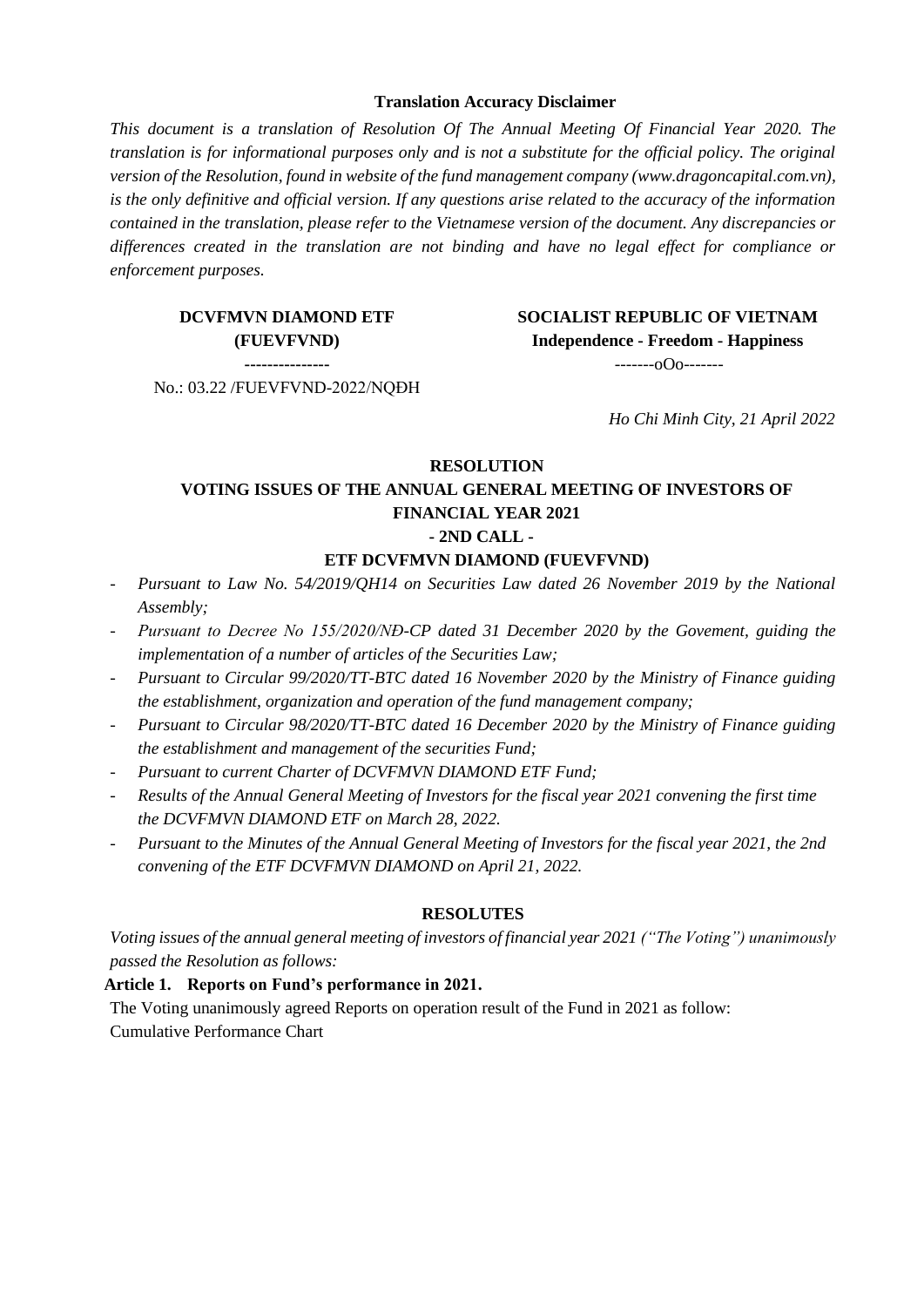

|                  | Value as of | <b>Average Annual Total Return (%)</b> |                                       |  |
|------------------|-------------|----------------------------------------|---------------------------------------|--|
|                  | 31/12/2021  | 2021                                   | <b>Since Inception</b><br>(23/3/2020) |  |
| NAV/Unit         | 28,157.9    | 65.9                                   | 79.2                                  |  |
| VN Diamond Index | 1,972.8     | 65.0                                   | 78.1                                  |  |

- At December 31, 2021, the DCVFMVN Diamond ETF's net asset value per share was VND28,157.9, gained 65.9% this year whilst the return of VN Diamond Index was 65.0%. Annualised return since inception of the fund and the index are 79.2% and 78.1% respectively
- Tracking Difference between DCVFMVN Diamond ETF and VN Diamond Index was +0.9% and Tracking Error was 1.08%.
- DCVFMVN Diamond portfolio rebalanced quarterly, with turnover ratio of 40.2% of average portfolio value.
- In 2021, DCVFMVN Diamond ETF raised VND3,200 billion net, which boosted total outstanding shares to 489.8 million (increased 57.4% compared to last year)
- Net asset value of the fund by the end of 2021 increased 161.2% YoY thanks to foreign investors' subscription and good stock market performance

## **Article 2. Fund's audited financial statement in 2021.**

The General Meeting of Investors unanimously approved the audited financial statements for 2021 of the DCVFMVN DIAMOND ETF.

Please see the content of Fund's Audited Financial Statement in 2021 on DCVFM's website at [www.dragoncapital.com.vn.](http://www.dragoncapital.com.vn/)

## **Article 3. Profit distribution plan of the Fund in 2021.**

The Voting unanimously agreed Profit distribution plan of the Fund in 2021 as follow: DCVFMVN DIAMOND ETF not to pay dividends for 2020 and reinvest all dividends.

## **Article 4. Fund's operation plan in 2022.**

The Voting unanimously agreed Fund's operation plan in 2022 as follow:

To achieve the objective of the VFMVN DIAMOND ETF Fund is to replicate the performance of the Benchmark Index as closest as possible; VFMVN DIAMOND ETF will focus on the main points as follow: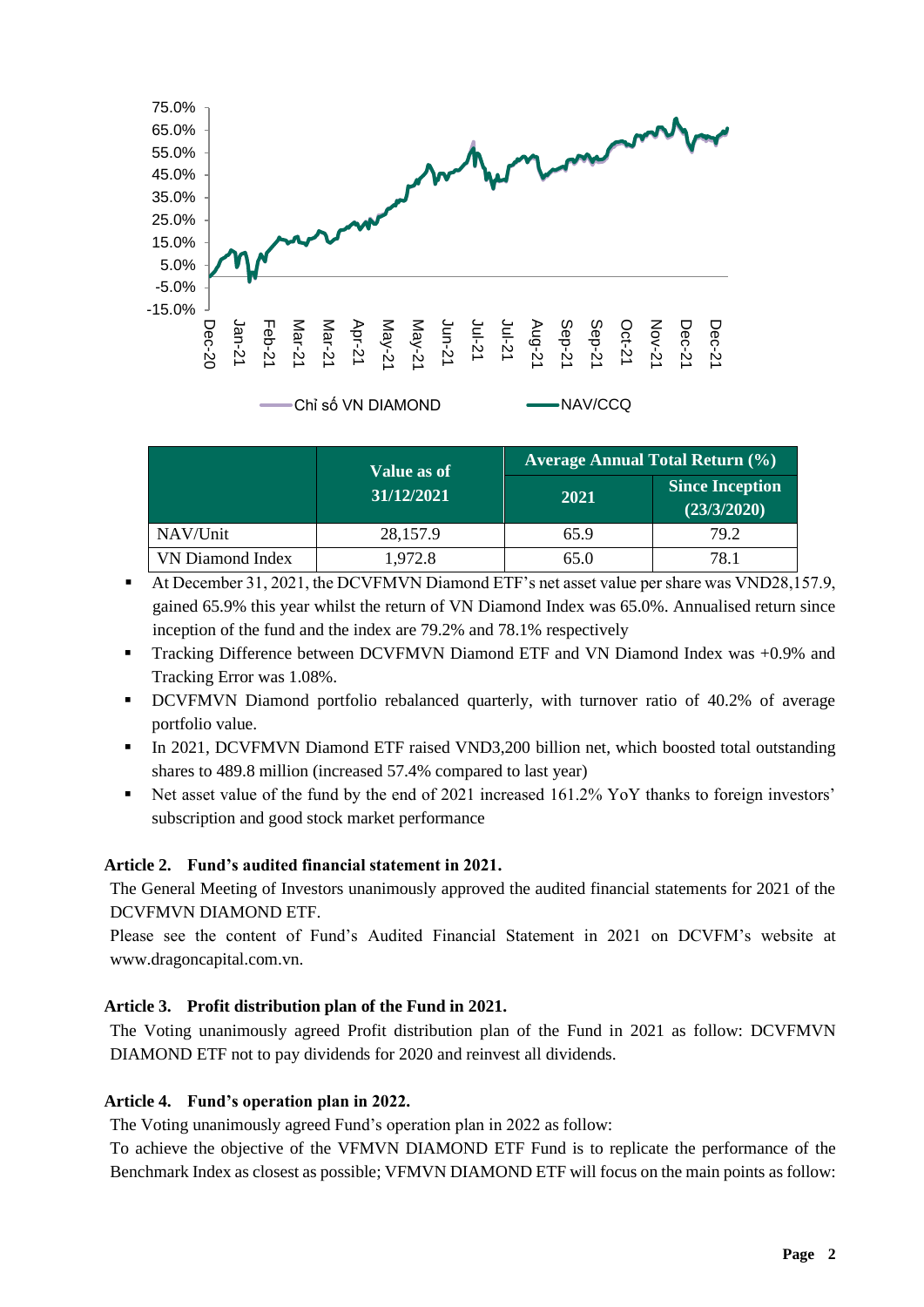- Monitor and update the volume and corporate action events of constituents in Benchmark Index to adjust the proportion of the portfolio closely the proportion of the Benchmark Index.
- Analyze the factors affecting the tracking error between the Fund and the Benchmark Index (if any) to have portfolio management solutions effectively.
- Research rebalancing strategies to adjust the proportion of the portfolio when Benchmark Index changes its constituents.

# **Article 5. Fund's auditor selection in 2022**

The Voting unanimously authorized the Board of Representatives ("BOR") to select one of the two proposed auditing companies for auditing financial statements of the Fund in 2022.

| <b>Fund</b>     | NAV @<br>31/12/2020 | NAV @<br>31/12/2021 | <b>NAV</b><br>$+/-$ | <b>Audit fee</b><br>for 2021 |            | <b>Audit fee proposals for 2022</b><br>(VND mil) |
|-----------------|---------------------|---------------------|---------------------|------------------------------|------------|--------------------------------------------------|
|                 | (VND bil)           | (VND bil)           | (%)                 | (VND mil)                    | <b>PwC</b> | <b>KPMG</b>                                      |
| <b>FUEVFVND</b> | 7,512.16            | 10,927.74           | 45%                 | 195                          | 236        | 250                                              |
|                 |                     |                     |                     | % change                     | 21.0%      | 28.2%                                            |

Note: The above fees exclude VAT.

- Based on the above quotation, DCVFM proposes that the Investor authorize the Fund Representative Board to select one of the two above mentioned auditing companies to conduct the audit for the Fund in 2022.
- The selection of the audit firm will base on the followings:
	- o Reasonable fee.
	- o Continuity of the audit firm.
	- o Professional.
	- o Capability to meet fund's requirements.

## **Article 6. Operation budget for BOR in 2022.**

The Voting unanimously agreed Total operating budget for BOR in 2022 as follow:

a. Remuneration budget of BoR in 2022:

| No. | Name of cost | <b>Budget in 2022</b> | <b>Actual in 2021</b> | % increase |
|-----|--------------|-----------------------|-----------------------|------------|
|     | Remuneration | 117,000,000           | 117,000,000           | 0%         |

- The remuneration of the Board of Representatives will be planned for one Chairman, two members, and one secretary detailed as follows:

- o Chairman: 6 million dong/ month
- o Member: 3 million dong/ month
- o Secretary: 1 million dong/ month

The remuneration of the new member will be calculated based on the abovementioned constituents.

- From the AGM 2021 (expected in April 2022) onwards, DCVFM proposes that if a secretary and/or member(s) of the Board are employees of DCVFM, they will not receive the remuneration.
- The remuneration of the Board of Representatives in 2022 increased compared to 2021; however, the budget of the Board of Representative 2022 remains the same, compared to 2021, because one member and a secretary to Board are employees DCVFM, so they will not receive the remuneration from May 2002 onwards.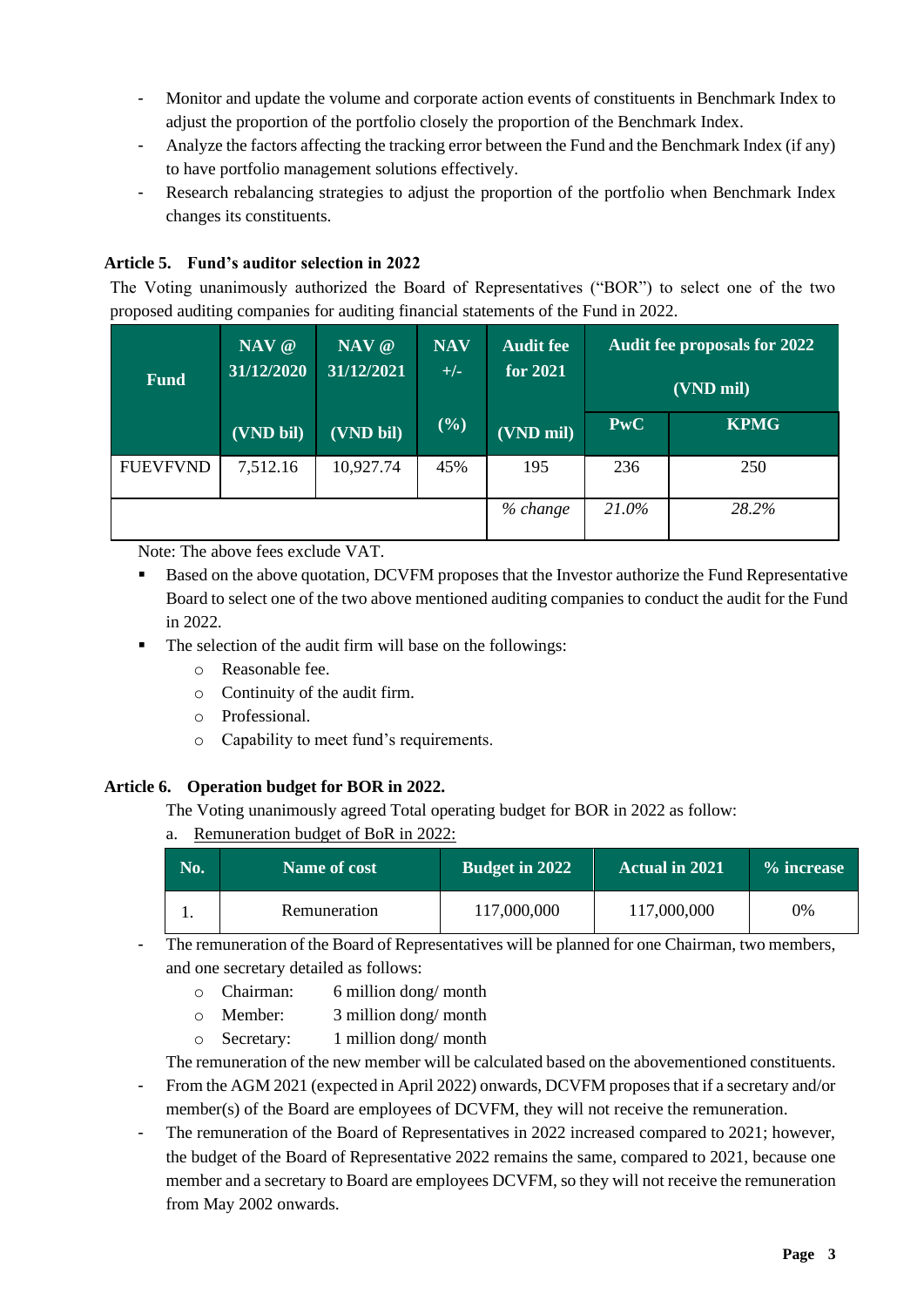- In case the Fund completes the General Meeting of Investors for fiscal year 2021 later or earlier than April 2022, the remuneration budget for the Board of Representatives 2022 will be adjusted accordingly.
	- b. Budget for the expenses related to activities of BoR:

All meetings of the Board of Representatives will be almost in the form of a teleconference or via papers; hence meeting costs will be minimal. Therefore, DCVFM will not propose the budget of meeting BoR costs and will not accrue this cost in periodic NAVs of the Fund. Instead, DCVFM will account for this cost in relevant NAV when it incurs.

The actual expenses regarding meetings of BoR in 2022 will be reported to the BoR at the annual meeting of the 4th Quarter and the next AGM.

# **Article 7. Amendment, supplement to the Fund Charter**

The Voting unanimously agreed all content of Amendment, supplement to the Fund Charter:

**7.1.Amendments to legal basis:** *updated legal documents.*

- **"1. LEGAL BASIS** ...
- **[Circular No. 127/2018/TT-BTC dated December 27, 2018 of the Ministry of Finance on the](https://thuvienphapluat.vn/van-ban/Chung-khoan/Thong-tu-127-2018-TT-BTC-gia-dich-vu-linh-vuc-chung-khoan-ap-dung-tai-So-giao-dich-chung-khoan-380427.aspx)  [price of services in the field of securities applicable at the Stock Exchange and The Vietnam](https://thuvienphapluat.vn/van-ban/Chung-khoan/Thong-tu-127-2018-TT-BTC-gia-dich-vu-linh-vuc-chung-khoan-ap-dung-tai-So-giao-dich-chung-khoan-380427.aspx)  [Securities Depository issued by the Minister of Finance](https://thuvienphapluat.vn/van-ban/Chung-khoan/Thong-tu-127-2018-TT-BTC-gia-dich-vu-linh-vuc-chung-khoan-ap-dung-tai-So-giao-dich-chung-khoan-380427.aspx)**
- **Circular No. 101/2021/TT-BTC dated November 17, 2021, issued by the Minister of Finance on the price of services in the field of securities applicable at the Stock Exchange and Vietnam Securities Depository and Clearing Corporation, effective from January 1, 2022;**
- **Circular No. 128/2018/TT-BTC dated December 27, 2018 of the Ministry of Finance stipulates the price of services in the field of securities applicable to securities trading organizations and commercial banks participating in the stock market;**
- **[Circular No. 102/2021/TT-BTC dated November 17, 2021 issued by the Minister of Finance](https://thuvienphapluat.vn/van-ban/Chung-khoan/Thong-tu-102-2021-TT-BTC-gia-dich-vu-linh-vuc-chung-khoan-tai-to-chuc-kinh-doanh-chung-khoan-495499.aspx)  [on the price of services in the field of securities applicable to securities trading organizations](https://thuvienphapluat.vn/van-ban/Chung-khoan/Thong-tu-102-2021-TT-BTC-gia-dich-vu-linh-vuc-chung-khoan-tai-to-chuc-kinh-doanh-chung-khoan-495499.aspx)  [and commercial banks participating in vietnam's stock market, effective from January 1,](https://thuvienphapluat.vn/van-ban/Chung-khoan/Thong-tu-102-2021-TT-BTC-gia-dich-vu-linh-vuc-chung-khoan-tai-to-chuc-kinh-doanh-chung-khoan-495499.aspx)  [2022;](https://thuvienphapluat.vn/van-ban/Chung-khoan/Thong-tu-102-2021-TT-BTC-gia-dich-vu-linh-vuc-chung-khoan-tai-to-chuc-kinh-doanh-chung-khoan-495499.aspx)**
- **Circular No. 125/2011/TT-BTC dated September 5, 2011 of the Ministry of Finance guiding accounting applicable to fund management companies;** ..."

| " <del>Depository</del><br>and | Vietcombank (HCMC branch) is a commercial bank which is         |
|--------------------------------|-----------------------------------------------------------------|
| <b>Supervisory Bank"</b>       | established under Business registration certificate No.         |
|                                | 0100112437-002, issued by HCMC DPI, dated 30 June 2008          |
|                                | (17th amended dated 10 April 2019) and the registration         |
|                                | certificate No. 319/QD-UBCK for securities depository           |
|                                | activities dated 12 Dec 2003 by the State Securities Commission |
|                                | and the registration certificate No. 01/CN-TVLK dated 5 Jan     |
|                                | 2003 by VSD, undertaking following services for investment      |
|                                | funds established in Vietnam: preservation and depository of    |
|                                | securities, fund administration, fund accounting, Supervisory   |
|                                | Bank and other services related to depository activities. The   |
|                                | rights and obligations of the Supervisory Bank are specified in |
|                                | Chapter VII of this Charter.                                    |
| "A basket of component         | A basket comprises of component securities which is designed    |
| securities"                    | to replicate the Benchmark Index's performance and is approved  |
|                                | by DCVFM during the creation/redemption of DCVFMVN              |
|                                | DIAMOND ETF.                                                    |
|                                | A basket of component securities must satisfy the following     |
|                                | conditione:                                                     |

**7.2.Amendments to the Definitions Section**: adjusted in accordance with the current law. **"**2. Definitions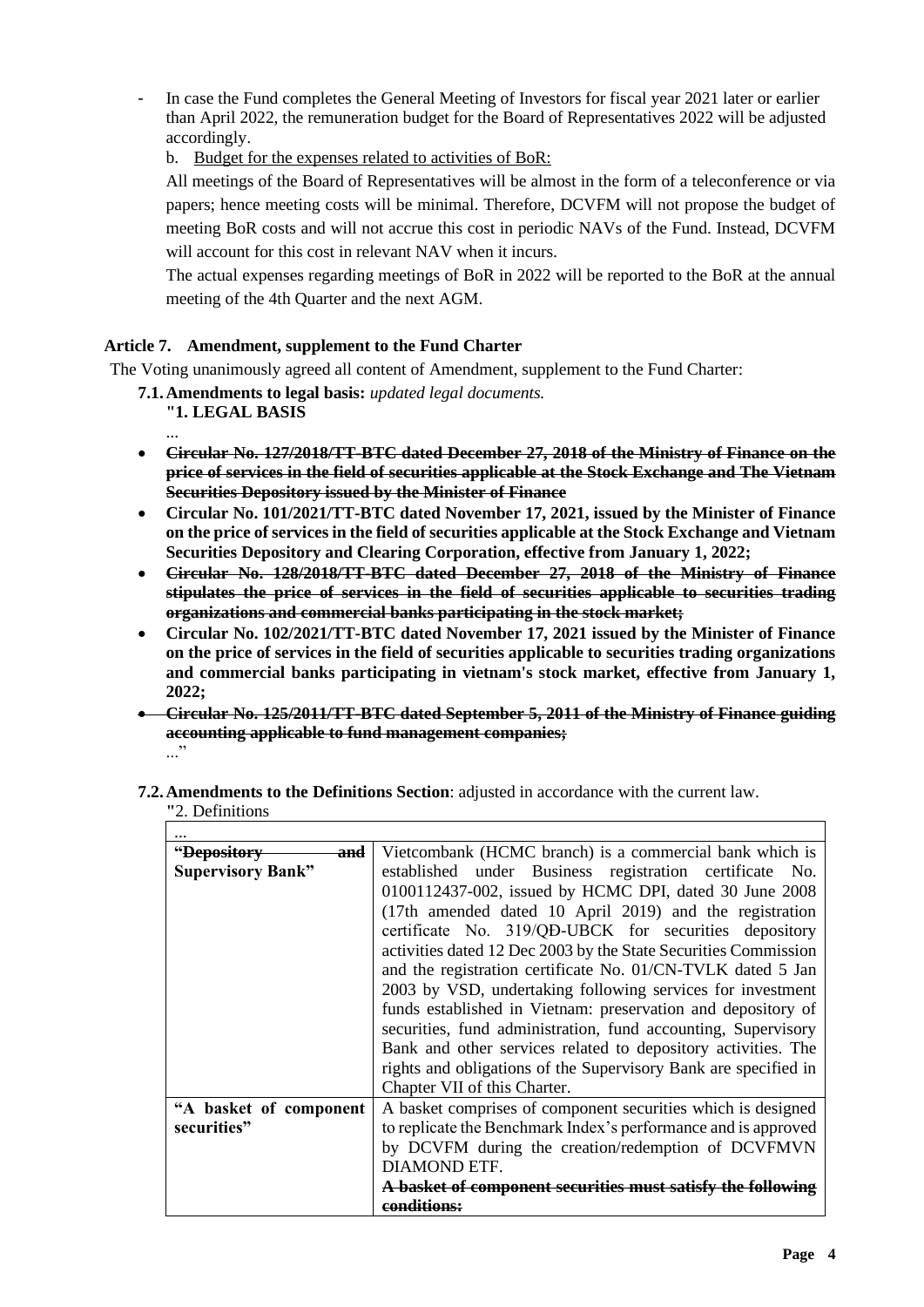| "IPO Creation Price"                          | a) Include a minimum 50% of number of component<br>securities constituting the Benchmark Index;<br>b) The value of basket of component securities shall not be<br>less than 95% of the value of a basket of securities<br>corresponding to the Benchmark Index.<br>e) When HOSE makes a periodic or sudden adjustedment of<br>the basket of Benchmark Index, the number of securities in<br>the basket of component securities could be lower than 95%<br>of the value of corresponding securities basket of<br><b>Benchmark Index.</b>                                                                                                                                                                                                                    |
|-----------------------------------------------|------------------------------------------------------------------------------------------------------------------------------------------------------------------------------------------------------------------------------------------------------------------------------------------------------------------------------------------------------------------------------------------------------------------------------------------------------------------------------------------------------------------------------------------------------------------------------------------------------------------------------------------------------------------------------------------------------------------------------------------------------------|
|                                               | The Creation price shall be the total par value of a Creation Unit<br>(at the initial public offering) plus the service price of creation<br>as determined at article 16.910 of this Charter.                                                                                                                                                                                                                                                                                                                                                                                                                                                                                                                                                              |
|                                               |                                                                                                                                                                                                                                                                                                                                                                                                                                                                                                                                                                                                                                                                                                                                                            |
| "Service<br>price<br>of<br><b>Creation"</b>   | Such service price shall be collected when performing the<br>transaction and shall be calculated on the percentage ratio of<br>transaction value of Creation Units. Such service price of<br>Creation shall be described at article 16.109 of this Charter.                                                                                                                                                                                                                                                                                                                                                                                                                                                                                                |
| "Service<br>price<br><b>of</b><br>Redemption" | Such service price shall be calculated on the percentage ratio of<br>Redemption value. The service price of Redemption shall be<br>described at article 16.910 of this Charter.                                                                                                                                                                                                                                                                                                                                                                                                                                                                                                                                                                            |
|                                               |                                                                                                                                                                                                                                                                                                                                                                                                                                                                                                                                                                                                                                                                                                                                                            |
| "Net Asset Value of the<br>Fund"              | Equals total market value of assets of the portfolio subtracting<br>all of liabilities of the Fund. Liabilities of DCVFMVN<br><b>DIAMOND ETF comprise liabilities or payable obligations</b><br>of the Fund calculated up to the nearest day prior to the<br>Valuation Date. Fund management company has its<br>responsibility of determining net asset value of DCVFMVN<br>DIAMOND ETF on a daily basis.                                                                                                                                                                                                                                                                                                                                                  |
|                                               |                                                                                                                                                                                                                                                                                                                                                                                                                                                                                                                                                                                                                                                                                                                                                            |
| "Cut-off time"                                | As the last time that the Distribution Agent, the Fund Member<br>receives swap orders from the investor to execute on the day of<br>the swap. The time of closing the order book must not be later<br>than the time of market closure on the swap trading day of the<br>Ho Chi Minh Stock Exchange and is specified in the Prospectus.<br>The closing time of the order book is $14:40-44$ minutes at the<br>swap trading day (day T. This is the last time that the fund-<br>setting member, the distribution agent receives the investor's<br>swap order to execute on the swap day. In case of a change in<br>the time of closing the order book, the fund management<br>company will notify in advance on the website and updated to<br>the Prospectus |

# **7.3.Amendments to Article 1. Name and contact address**: updated fund information.

**"**Article 1. Name and contact address

| Name of investment fund | DCVFMVN DIAMOND ETF                                       |
|-------------------------|-----------------------------------------------------------|
| Name in English         | DCVFMVN DIAMOND ETF                                       |
| <b>Contact Address</b>  | Unit 1701-04, 17th 15th Floor, Me Linh Point Building, 02 |
|                         | Ngo Duc Kê Street, Ben Nghe Ward, District 1, HCMC        |
| Telephone               | $(84 - 28)$ 3825 1488                                     |
| Fax                     | $(84 - 28)$ 3825 1489                                     |
| Website                 | www.devfm.com.vn www.dragoncapital.com.vn                 |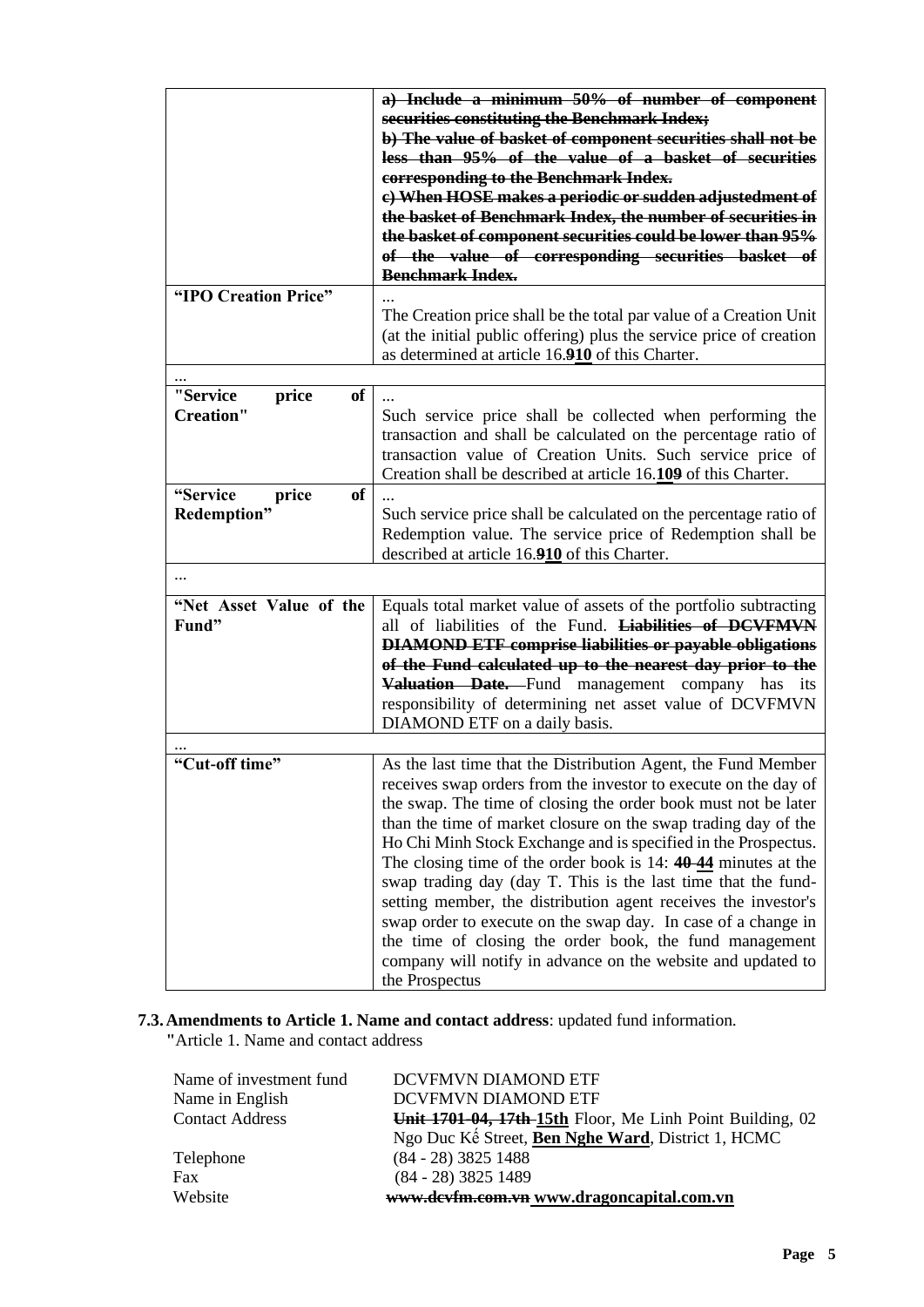**7.4.Amendments to Article 6. Fund management company:** updated the information of the fund management company.

"Article 6. Fund Management Company

... DCVFM has its head office at:

**Unit 1701-04, 17th 15th Floor**, Me Linh Point Building, 02 Ngo Duc Kế Street, **Ben Nghe Ward**, District 1, HCMC. Phone: (84-28) - 3825 1488 Fax: (84-28) - 3825 1489

Website: **www.dcvfm.com.vn www.dragoncapital.com.vn**.

And the branch at:

**Room 903, 9th Floor, BIDV Building, 194 Tran Quang Khai Street, Hoan Kiem District, Hanoi, Vietnam. 24th Floor, Tower 1, Capital Place Building, 29 Lieu Giai Street, Ngoc Khanh Ward, Ba Dinh District, Hanoi, Vietnam.**

…"

**7.5.Amendments to Clause 3, Article 9. Investment strategy:** adjusted in accordance with the current law.

"Article 9. Investment strategy

- ... **3. The basket of component securities includes a minimum 50% of number of component securities constituting the Benchmark Index; and the value of basket of component securities shall not be less than 95% of the value of a basket of securities corresponding to the Benchmark Index.**
- **4. The invested portfolio of** the DCVFMVN DIAMOND ETF includes **the component securities in the basket of benchmark index and the following asset classes;**
- **a. Listed stocks and on-going traded on Stock Exchanges in Vietnam;**
- **a. The component securities in the basket of benchmark index;**

a. Deposits at commercial banks in accordance with provisions of the law on banking. The Fund management company may only deposit money approved by Board of Representatives. **Fund management companies may only deposit money and invest in money market instruments including valuable papers and negotiable instruments in accordance with the law at credit institutions approved by the Board of Representatives.**

**b. Money market instruments include valuable papers, negotiable instruments as prescribed by law;**

**c. Government debt instruments, government-guaranteed bonds, local government bonds;**

**d. Listed shares, shares registered for trading, bonds listed on the Stock Exchange, public fund certificates;** 

e. Derivative securities listed and traded on stock exchanges **of Vietnam. The investment in derivative securities is only** for the purpose of hedging the risk **of the underlying securities that the fund is holding** and minimizing the deviation from the reference index;

- f. The right to arise is tied to the securities held by the fund.
- …"
- **7.6.Amendments and supplements to Clause 2, Clause 5, Clause 9 - Article 10. Investment restrictions:** adjusted in accordance with current law provisions.

"Article 10. Investment restrictions

... 2. The structure of investment portfolio of DCVFMVN DIAMOND ETF must be accordance with the Fund Charter and must ensure:

**Except for the deposit on the fund's current account at the supervisory bank, the fund must not invest more than 49% of the total asset value of the fund in the assets specified at point b clause 3 Article 9 of this Charter.**

a. Not to invest in more than ten percent (10%) of the total value of outstanding securities of an issuing organization, **except for government debt instruments;**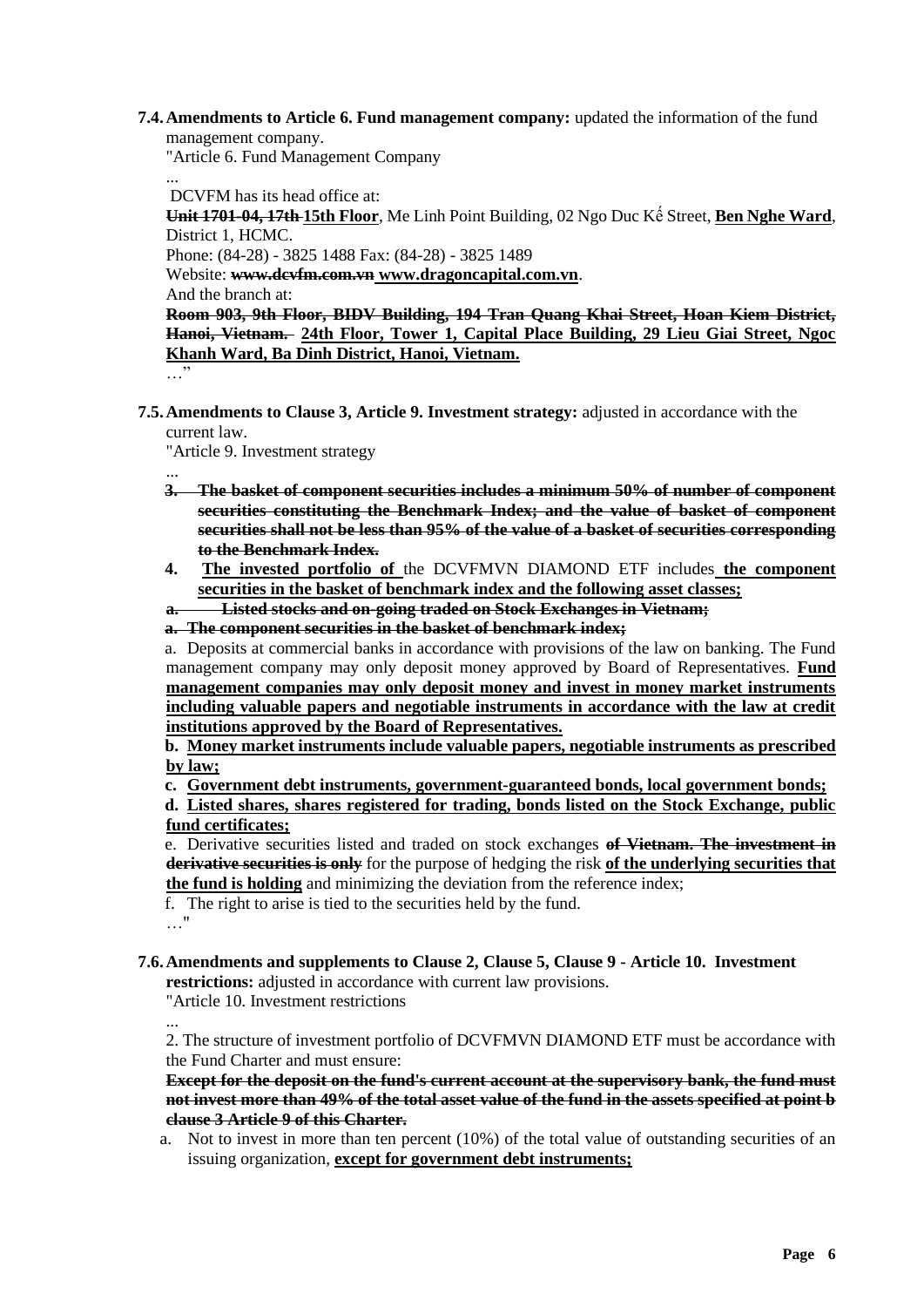- b. Not to invest more than twenty percent (20%) of the total assets value of the fund in securities and other asset specified at Point b, Clause 4, Article 9 of this Circular issued by same organization, **except for government debt instruments;**
- c. Not to invest more than thirty percent (30%) of the total assets value of the **in the assets specified at Points a, b, d and e, Clause 3, Article 9, the Fund's Charter, issued by**  companies of a same group which have reciprocal ownership relation that fall into the following cases: parent company, subsidiary company; companies owning more than 35% of each other's shares or capital contributions; a group of subsidiaries with the same parent company, except when they are component securities in the Benchmark Index;
- **d. Not to invest in fund certificates of the fund itself;**
- **e. Only invest in other public fund certificates, public securities investment companies managed by other fund management companies and ensure the following restrictions: - Not to invest in more than 10% of total outstanding fund certificates of a public fund, outstanding shares of a public securities investment company;**

**- Not to invest more than 20% of the fund's total asset value in fund certificates of a public fund or a public securities investment company;**

**- Not to invest more than 30% of the fund's total asset value in public fund certificates, shares of public securities investment companies;**

... 5. The investment structure of the fund may only exceed the investment restrictions specified in Point a, b, c, **đ** Clause 2 of this Article and only for the following reasons: ...

**9. The Fund makes outward portfolio investments in accordance with the investment law after being approved by the State Securities Commission to allow outward portfolio investments and ensures the following principles:**

**a) The Fund has been granted a limit for outward portfolio investment by the State Bank of Vietnam;**

**b) The Fund may only make outward portfolio investments in assets specified in the Fund's Charter and in accordance with regulations of the State Bank of Vietnam;**

**c) The Fund must not invest more than 20% of the fund's net asset value abroad and must not exceed the registered investment limit certified by the State Bank of Vietnam.**

**d) The outward portfolio investment structure, outward portfolio investment limit, and adjustedment of the fund's outward portfolio investment limit must comply with regulations on investment structure and investment limits, adjusted the investment limit according to the provisions of this Article.**

**…"**

**7.7. Amendments to Article 11. Method of investment selection:** adjusted in accordance with the current law.

"Article 11. Investment selection method

To replicate the benchmark index, the Fund will invest in all or almost all of the underlying securities of VN DIAMOND index **and always ensure that the basket of component securities includes at least 50% of number of securities in benchmark index and the value of basket of component securities is not less than 95% of the value of the corresponding securities portfolio of the benchmark index.** When the benchmark index reviews periodically or changes ad-normally, the Fund will adjusted its investment portfolio and the proportion of securities corresponding to the change of the benchmark index."

# **7.8.Amendments to Article 16. Creation of Creation Units (Primary trading):** adjusted in

accordance with current law.

"Article 16. Exchange of structured securities portfolio for DCVFMVN DIAMOND ETF certificate batch and vice versa (primary trading)

1. The creation of Creation Units **and vice versa** shall apply to Authorized Participants and Investors in accordance with the following principles:

... f.... The Creation Day may be suspended in accordance with clause **5,** 6, 7, **8** and **8 9** of this Article.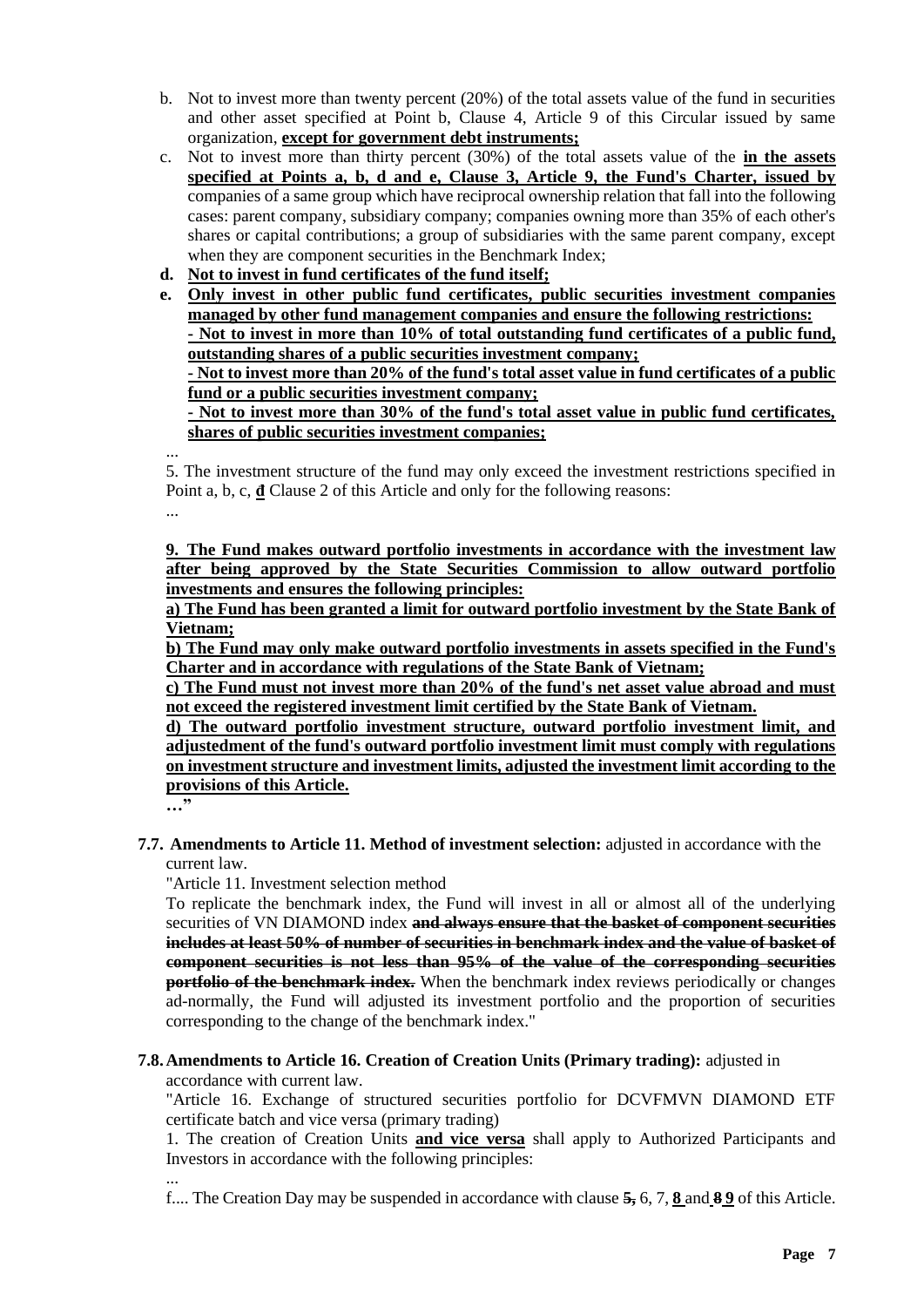... h. Component securities/ DCVFMVN DIAMOND ETF Certificates in the Creation:

...

- Component securities/ DCVFMVN DIAMOND ETF certificates for Creation may be taken from the following sources:

o For Authorized Participants:

- $\checkmark$  The underlying securities/ DCVFMVN DIAMOND ETF certificates currently available in the depository account of Authorized Participants on the Creation Day **and securities awaiting payment from the matched purchase orders prior to the Creation Day.**
- The underlying securities/DCVFMVN DIAMOND ETF certificates which Authorized Participants borrow via VSD's borrowing/lending system for the creation purpose in the temporary holding account.
- o For investors:
	- $\checkmark$  The underlying securities/DCVFMVN DIAMOND ETF certificates currently available in the depository account of investors **on the Creation Day.**
- ... 2. The procedures for Creation are as follows:

... b. Creation Orders from Investors shall be transferred to Authorized Participant directly or via Distributor in accordance with the provisions in this Charter and guidelines in the Prospectus. If any Authorized Participant is unable to receive orders from Investors due to Distributors, or the Authorized Participant is dissolved, declared bankrupt, its license for establishment and operation is revoked, its operation is suspend**ed** or temporarily suspended, or it is unable to receive such orders due to a technical fault in the IT system or for any reason of force majeure such as a fire or natural disaster,… then the order of Authorized Participant or Investor shall be directly transferred to the Fund management company.

... e. After receipt of an order from Authorized Participant or Investor, the VSD shall be responsible to check that the client satisfies the conditions for order implementation prescribed in Section 1(**gi and j**) above, and then confirm and implement such trading order in accordance with provisions in this Section and guidelines of the VSD.

3. The basket of component securities is the main payment facility in Creation between the DCVFMVN DIAMOND ETF and Authorized Participant or Investor, except in the following cases:

...

b. In Redemption of Creation Units, the value of Creation Units which the Fund management company receives from the Authorized Participant or Investor is higher than the value of the basket of component securities. The difference must be paid in cash **to the Authorized Participant, investors** by the Fund Management Company or Supervisory Bank as specified in the Prospectus. ...

5. In case the Fund receives Creation Units from an Authorized Participants or an Investors and exchange a basket of component securities to the Authorized Participants or Investor resulting in the ownership rate of component securities exceeding the legal limit in accordance with the law (as calculated at **16.00 on the first day after the trading date the date of completion of the Creation Day at VSD** (T+1)), or leading the ownership rate of Authorized Participants is more than twentyfive per cent (25%) of the outstanding shares in any one organization, or ownership rate of shares issued by the Authorized Participants, Investors themselves, VSD must immediately notify DCVFM and require the fund management company, Authorized Participants and investors carry out the followings:

...

b.... **The time VSD checks the number of component securities returned to investors to calculate the excess number of securities that it owns or owns shares that it issues in accordance with the Regulations on Creation Operations, registration, custody, clearing and exercise of rights to exchange-traded fund certificates issued by VSD.**

During the sale of component securities which exceed rates mentioned in this point, if such securities are entitled to dividends or rights of purchase, DCVFM shall implement as follows: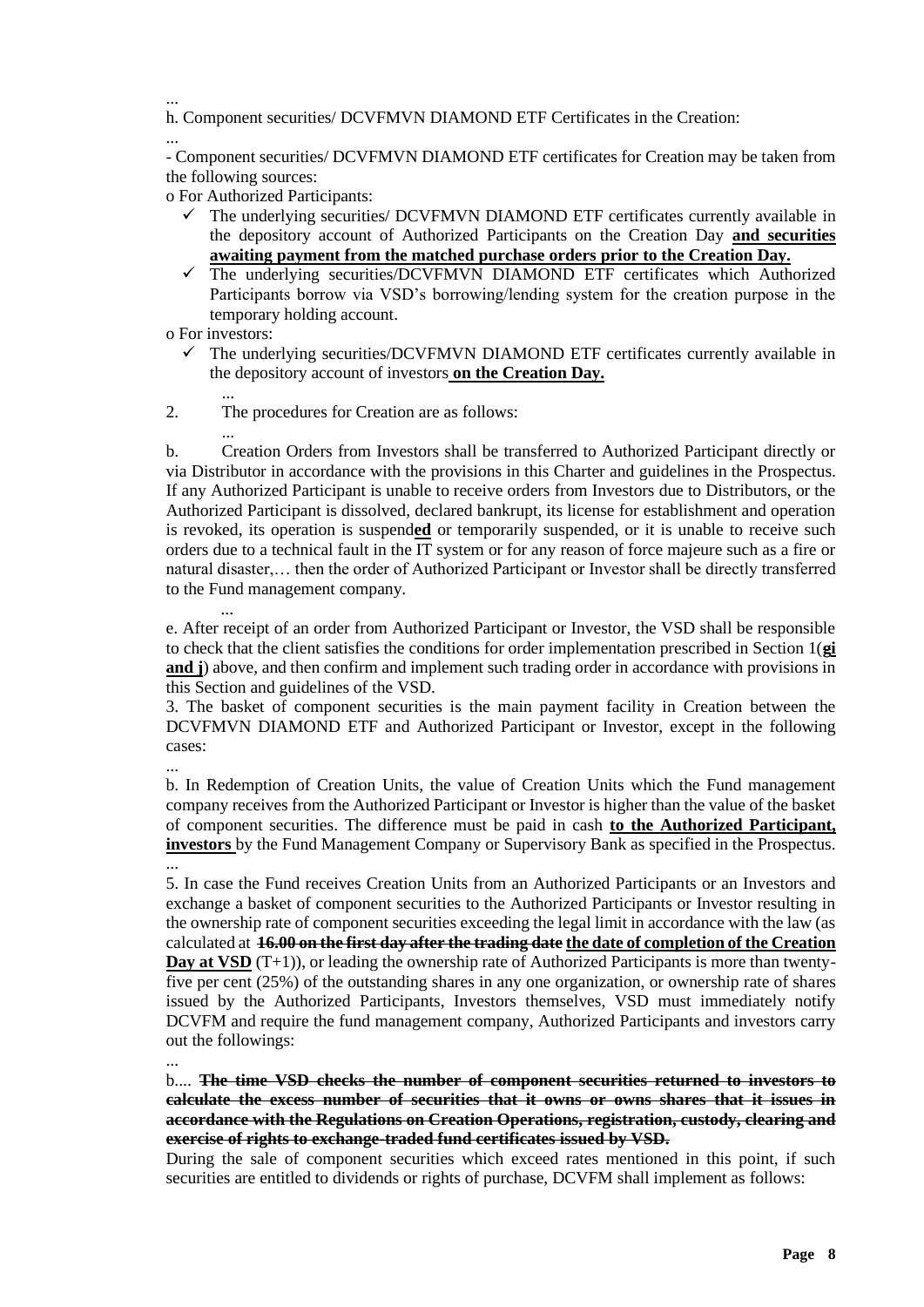- For cash dividends, the Authorized Participants or Investors shall be paid once the Fund receives this payment. **Except DCVFM considers that this advance payment does not affect the operations of the Fund, the advance payment will be advanced and received back later.**

- For stock dividends/bonus shares, DCVFM shall pay cash after receiving and successfully selling such shares. **Except DCVFM considers that the amount of these securities that the fund can advance in the existing account for pre-sale, does not affect the fund's operations, it will sell and pay in advance.**

- For the right of purchase, DCVFM shall **sell the right if possible, in case it is not possible to sell the right before the exercise date, DCVFM shall** use the money from selling such shares to exercise the right of purchase on condition that the purchase price is lower than **the closing price of the market the market price the first trading day during the subscription period and pay money according to the notice of the issuer (the If there is no transaction during the time of registration to buy and pay for such securities, then the latest closing price of the previous day**)**on the day of implementation of such right**. When the shares obtain from the right of purchase are deposited into the fund account, the Fund shall sell such shares and pay to the Authorized Participants or Investors. In case investors, Authorized Participants send requests to refuse exercising their rights, DCVFM will immediately settle according to the number of securities actually sold without waiting for the exercise date **and the part of the right to purchase which has been refused by investors or Authorized Participants shall belong to the Fund and be decided by the Fund.**

The payment regarding to the cash dividends or right to purchase as mentioned above shall be made after (02) two working day since the Fund receive the money or **makes successfully completes** from selling such dividends or rights. The payment to Authorized Participants, investors is the transaction value, after deducting taxes and transaction costs in accordance with relevant laws.

Based on the notice of VSD, DCVFM and Related Service Providers shall calculate and allocate the payment to the Authorized Participants or Investors on principles of first in first out (FIFO) for transactions in different exchange periods, followed by the ratio for transactions in the same exchange period based on the Fund's current solvency as well as the sale value from the sale of securities through order matching. Right after occurrence, such quantity of securities shall be accounted – off the Fund's Balance Sheet account. **The Supervisory Bank DCVFM** shall pay to the Authorized Participants, investor in accordance with the results of calculation and allocation by **DCVFM and has the supervision of the supervisory bank**.**the Fund Administration Service Provider .**

**In case the Fund places orders for sale of same securities of a basket during a day, then the sale orders on behalf of Authorized Participant/Investor shall be carried out before the sale order of the fund in the cases mentioned in this clause.**.

6. The Fund has the right to suspend the creation/redemption order in these following cases:

... b.**The issuer of the securities take up a certain percentage included in the investment portfolio of the DCVFMVN 30 DIAMOND ETF has been stipulated in the Fund Charter and announced in the Prospectus is bankrupt or dissolved; or securities accounting for a certain proportion in the investment portfolio of the DCVFMVN30 ETF as stipulated in the Fund Charter and announced in the Prospectus being suspended from trading or delisting; or a basket of component securities, the net asset value of the DCVFMVN 30 DIAMOND ETF cannot be determined at the trading day immediately preceding the creation date because the Stock Exchange decides to suspend trading of securities in the investment portfolio of the fund;**

...

e. When other circumstances in accordance with the law or this Fund charter **or the State Securities Commission deems necessary.**

10. Service price of Creation, Service price of Redemption:

... b. Service price of redemption:

...

**This service price will be offset against the difference (in case the value of the DCVFMVN DIAMOND ETF certificate lot is larger than the value of the basket of component securities**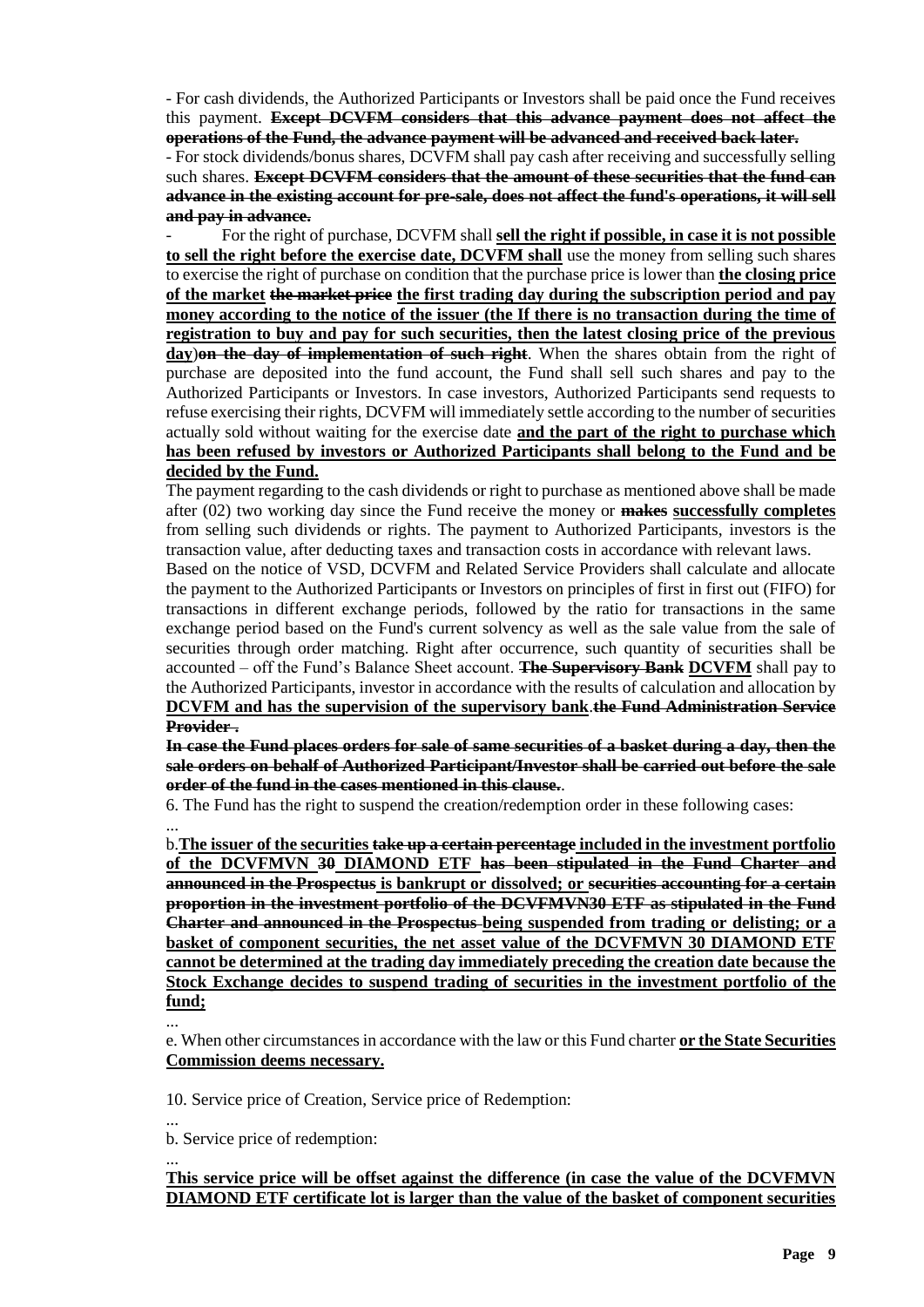## **when perform the creation for creation units. If the difference is smaller than the price of the redemption service, Authorized Participant, the investor ensure that this outstanding difference is paid into the account of the ETF DCVFMVN DIAMOND at the supervisory bank, specified detailed in the Prospectus.**

d. The increase of service price of Creation and service price of Redemption applicable to Investors may only be implemented if after the increase they still do not exceed 1% of transaction value. The earliest date of application of the new prices of service shall be **ninety sixty** (**96**0) days as from the date on which the fund management company announces new prices of services rates on its website. ..."

# **7.9.Amendments to Clause 1, Article 18. IPO Creation price and Creation/Redemption price:**

Adjusted in accordance with current law

**"**Article 18. IPO Creation price and Creation/Redemption price

1. ... The IPO Creation price shall be the total par value of a Creation Unit (at the initial public offering) plus the service price of creation as stipulated in Section **10 9** Article 16 of this Charter. ..."

#### **7.10. Amendments to Point c Clause 6 Article 20. General meeting of investors:** updated the reference clause.

*"*Article 20. General meeting of investors

*6.* Extraordinary General Meeting of Investors

... c. In case the fund management company fails to convene the General Meeting of Investors as prescribed in **point b** of this Article, the fund management company must be responsible before the law and must compensate for any damage arising to the fund (if any). If the fund management company fails to convene a meeting of the General Meeting of Investors as prescribed in Clause 2 of this Article, within the next 30 days, the Board of Representatives or the supervisory bank shall replace the fund management company. convene the General Meeting of Investors according to the order and procedures specified in this Charter."

**7.11. Amendments to Clause 3- Article 22. Conditions and proceedings of the General Meeting of Investors:** Adjusted in accordance with current legal regulations **"**Article 22. Conditions and proceedings of the General Meeting of Investors.

... **3. The General Meeting of Investors approve the resolution under its authority by voting at a meeting or collecting written opinions. It can be held in the form of a centralized or unfocused meeting by collecting written opinions. …"**

#### **7.12. Amendments to clauses 4, clause 10 Article 23. Adopting the decision of the Investor's Congress:** Adjusted in accordance with the current law

**"**Article 23. Through the decision of the Investor's Congress

...

4. Fund management companies may consult investors in writing, except for the case specified in Clause 5 of this Article. **Principles, contents, order and procedures for collecting written opinions of investors must be clearly defined in the Fund's charter, in accordance with the enterprise's law.** In this case, the fund management company must comply with the deadline for sending the votes and meeting documents to the investor as in the case of inviting the General Meeting of Investors. Principles, contents, order and procedures for collecting written opinions from investors **must be clearly stated in the Fund's Charter, in accordance with the law on enterprises:**

**(i) The fund management company has the right to collect opinions of investors in writing to pass the decision of the General Meeting of Investors;**

**(ii) The fund management company is responsible for preparing the opinion form and draft decision of the General Meeting of Investors;**

**(iii) The opinion form must include the following main contents: - Name, address, license information of the Fund;**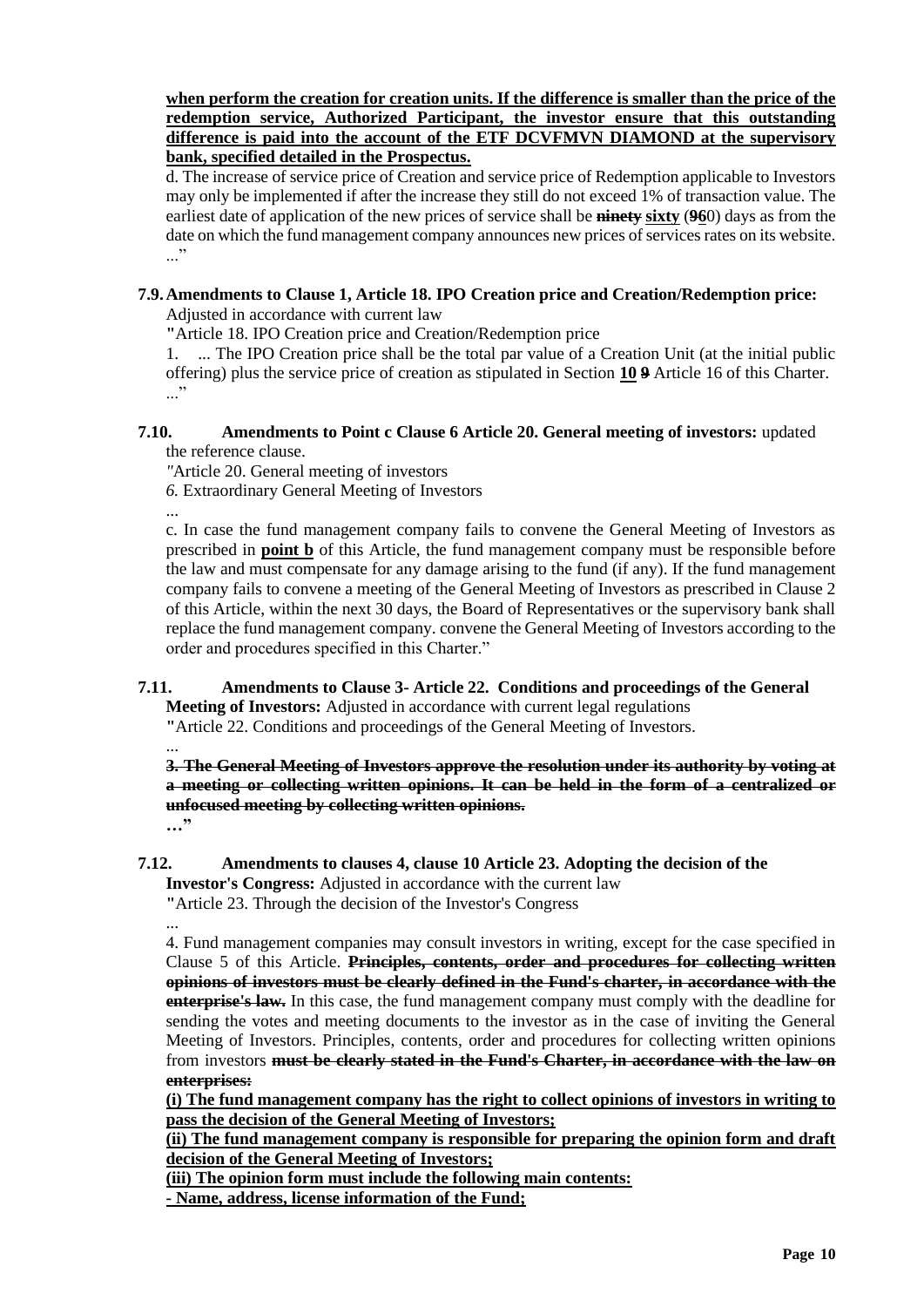**- Information of investors, total number of fund certificates being held and number of votes of investors;**

**- Issues to be consulted and answered respectively in the order of approval, disapproval and abstention;**

**- The deadline for sending the opinion form to the fund management company;**

**- Full name and signature of the legal representative of the Fund Management Company and the Chairman of the Board of Representatives.**

**(iv) The opinion form shall be sent to the Fund Management Company in one of the following forms: by courier, fax, or email (attached with a scanned copy of the opinion form signed by the Investor). Opinion forms sent by courier must be enclosed in a sealed envelope. Opinion forms sent by email or fax must be kept confidential until the counting of votes. In case of sending the opinion form by email, the fund management company must specify the email address to receive the opinion form, and the investor must send it by email registered in the Register of Shareholders. invest.**

**(v) A written opinion form with complete content, signed by the investor being an individual, the authorized representative or the legal representative of the investor being an organization, and sent to the Company. fund management company within the specified time limit is considered valid.**

**(vi) The fund management company establishes a vote counting committee, organizes the counting of votes, makes a minutes of vote counting, and announces the approved vote counting results, resolutions and decisions to investors within 07 days. working days from the end of the time limit for investors to send comments to the Fund Management Company. The minutes of vote counting have the same value as the minutes of the General Meeting of Investors and must include the following principal contents:**

**- Name, address, license information of the Fund;**

**- Total number of valid, invalid and not received opinion polls; total number of valid opinion polls agreeing, disagreeing, and abstaining for each voting issue;**

**- Resolutions and decisions passed and the corresponding percentage of votes;**

**- Full name and signature of the head of the vote counting committee, the chairman of the Board of Representatives or the person authorized by the Chairman of the Board of Representatives and the legal representative of the fund management company or the person represented by the fund management company. The law of the authorized fund management company.**

**(vii) The Vote Counting Committee, members of the Board of Representatives of the Fund are jointly responsible for the completeness, accuracy and truthfulness of the content of the vote counting minutes; jointly responsible for damages arising from decisions passed due to dishonest and inaccurate counting of votes.**

**(viii) The vote counting minutes must be published on the portal of the Fund Management Company and the State Securities Commission within twenty-four hours from the end of the vote counting.**

**Answered opinion forms, vote counting minutes, adopted resolutions and decisions and other relevant documents must be kept at the head office of the fund management company.**

10. Protesting the decision of the Investor Congress

... b. ... The request must be sent by the investor to the head office of the fund management company, **the distribution trustee** agent within fifteen (15) days from the date of the investor's meeting to approve the decision on the above-mentioned issues. ..."

## **7.13. Amendments to Clause 2, Clause 5, Article 24. The Board of Representatives:**

Adjusted in accordance with current legal regulations

"Article 24. The Board of Representatives

... 2. The Board of Representatives consists of from three (03) to five (05) members, of which at least two third (2/3) of the Representative Board members are independent members (irrelevant people) of the Fund Management Company, the Supervisory Bank **or authorized representatives of these organizations.** The Board of Representatives of the DCVFMVN DIAMOND ETF is elected at the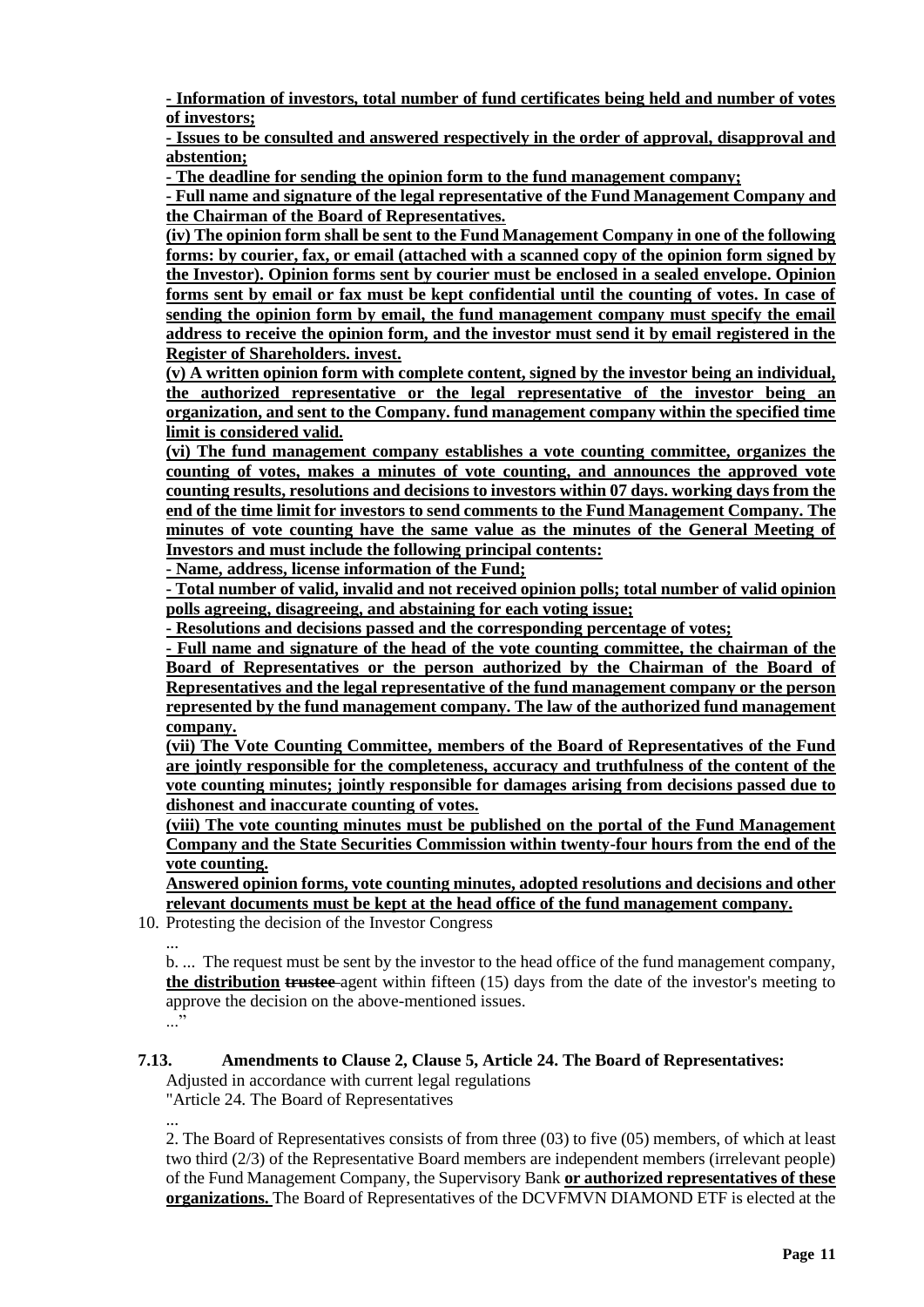General Meeting of investors or is given written opinions by investors. The nomination and candidacy for a member of the Board of Representatives must comply with the following provisions:

... 5. During its operation, if any member of the Board of Representatives is **dismissed suspended** or **dismissed removed** in accordance with provisions as set forth under Article 28 of the Fund Charter or if the structure of the Board of Representatives or any its member shall no longer meet provisions as set forth under clause 2 and clause 3 of this Article, during 15 days after the change, the Board of Representatives and the Fund Management Company shall be liable for selecting the members meeting provisions as set forth under clause 3 of this Article to replace temporarily. …"

#### **7.14. Amendments to Clause 9, Clause 21, Clause 22 Article 26. Rights and obligations of the Board of Representatives:** *Adjusted in accordance with current law* **"**Article 26. Rights and obligations of the Board of Representatives.

…

9. To approve Fund's Net Asset Valuation Handbook, List of new Supply Organizations; to approve a list of credit institutions that shall receive deposits of the Fund; the currency instrument that the Fund shall be allowed investing in accordance with provisions as set forth under point **a,** b of clause **4, 3** of Article 9 of the Charter; to approve the asset trading of the Fund in accordance with its competence to transactions in accordance with agreed modes **performed outside the trading system of the Stock Exchange transactions of procurement and sale of securities unlisted and/or unregistered;**

...

21. The Board of Representatives shall be entitled to monthly remuneration which is decided by the General Meeting of Investors. **Members of the Board of Representatives or the Secretary of the Representative Board who are employees of DCVFM will not receive remuneration**.

22. Except otherwise as prescribed under section 4 of Article 21 of the Fund Charter, the Board of Representatives shall be entitled to decide all issues as set forth under Article 21 of the Fund Charter if it is granted the proxy by the latest General Meeting of Investors. ..."

# **7.15. Amendments to Point d, Clause 2, Article 27. Chairman of the Fund's**

**Representative Board:** *Adjusted in accordance with current legal regulations* "Article 27. Chairman of the Fund's Representative Board

**...**

2.The Chairman of the Fund's Representative Board has the following rights and tasks:

... d. To issue Notice of the automatic **dismissal suspended** or **removed dismissal** under Clause 1 Article 28 of this Charter.

..."

...

#### **7.16. Amendments to Article 38. Authorized operations:** Adjusted in accordance with current law

"Article 38. Authorized operations

The Fund Management Company shall be entitled to authorize to following transactions: 1. Service of fund administration

... - To determinate net value assets of the fund; **net asset value per lot of fund certificates**, net asset value per unit of the fund certificate in accordance with laws and the Fund Charter;

2. Transfer agency service:

... - To support investors, **Authorized Participants** to conduct rights in respect of the investors and authorized participants' ownerships of the fund certificate; ..."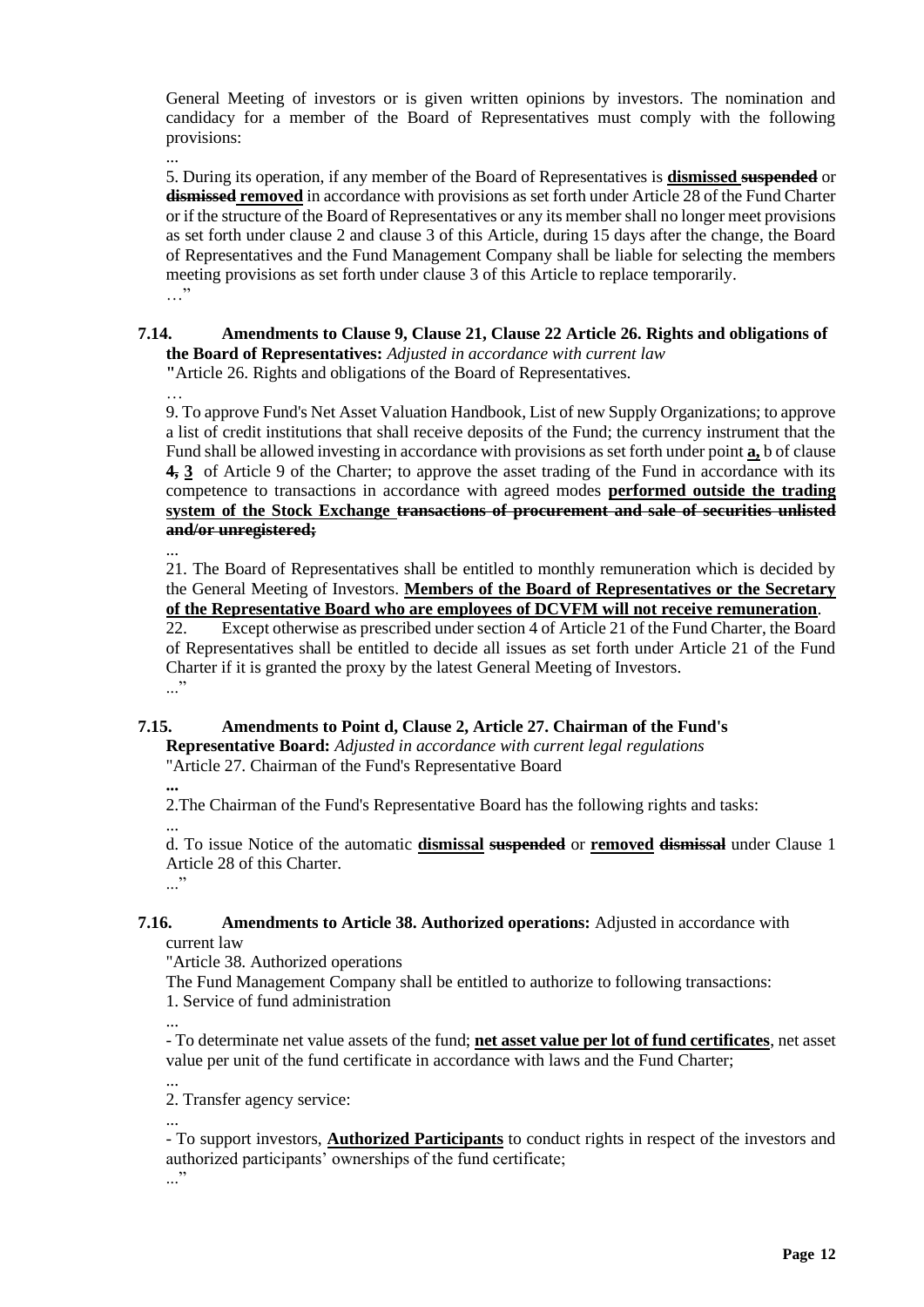## **7.17. Amendments to Clause 2, Article 40. Obligations of the related service provider:**

*Adjusted in accordance with current legal regulations* "Article 40. Obligations of the related service provider

... 2. Operational scope, functions and tasks of the party that receive the proxy

a. For administrative services

...

- To determine net value assets of the fund; **net asset value per lot of fund certificates**, net asset value per Creation Unit in accordance with laws and the Fund Charter;

... b. For transfer agent services:

...

- To record **Creation** orders, sale orders and transfer orders of the investors; transfer the ownership rights of the fund certificates; to updated the main book; ..."

#### **7.18. Amendments to Point d, Clause 1, Article 44. Rights and obligations of the Authorized Participants:** *Adjusted in accordance with current law*

**"**Article 44. Rights and obligations of the Authorized Participants

1. Rights of the Authorized Participants

...

d. To trade the fund certificates of DCVFMVN DIAMOND ETF, the component securities as the equivalent orders are matched; ensure to have full assets, at that time, to pay for the transactions in accordance with provisions as set forth under **clause 2 of Article 44** of Circular No. 98/2012/TT-BTC except otherwise as set forth under point c, clause 3 of Article 16 of the Fund Charter. ..."

#### **7.19. Amendments to Article 51. Determination of net asset values of the Fund:** *Adjusted in accordance with current legal provisions*

"Article 51. Determination of net asset values of the Fund

... 3. The Fund Management Company shall be liable for, on daily basis, to determine the net asset value of the Fund, net asset value on a Creation Unit, net asset value on a unit of fund certificates under following principle:

a. The net asset value of the Fund shall be determined by total asset value minus total liabilities of the fund. Total asset value of the fund shall be determined in accordance with the market value or appropriate value of the asset (in case of not being able to determine the market value). Total liabilities of the fund are total liabilities and payment obligations of the fund until **the nearest** day prior to the valuation day. Methods of determining the market value, appropriate value of the assets in the list, value of the liabilities and payment methods shall be done in accordance with the principles as set forth under Article 52 of the Fund Charter and internal regulations of the Valuation Handbook; ...

c.... The announcement of net asset value to investors is made on the next business day of the valuation date **for the daily valuation period.**

5. The Fund Management Company shall ensure that the error shall be determined in accordance with following formula:

... With  $n = 26$ , and NAV/CU is the net asset value per Creation Unit/lot. …"

# **7.20. Amendments to Article 52. Method of determining the net asset value of the Fund:**

*Adjusted in accordance with the current law*

**"**Article 52. Method of determining the net asset value of the Fund

1. Valuation Day

...

**The valuation date is the working day (of the daily pricing period), the Friday of each week (the weekly pricing period) and the first day of the following month (the monthly pricing**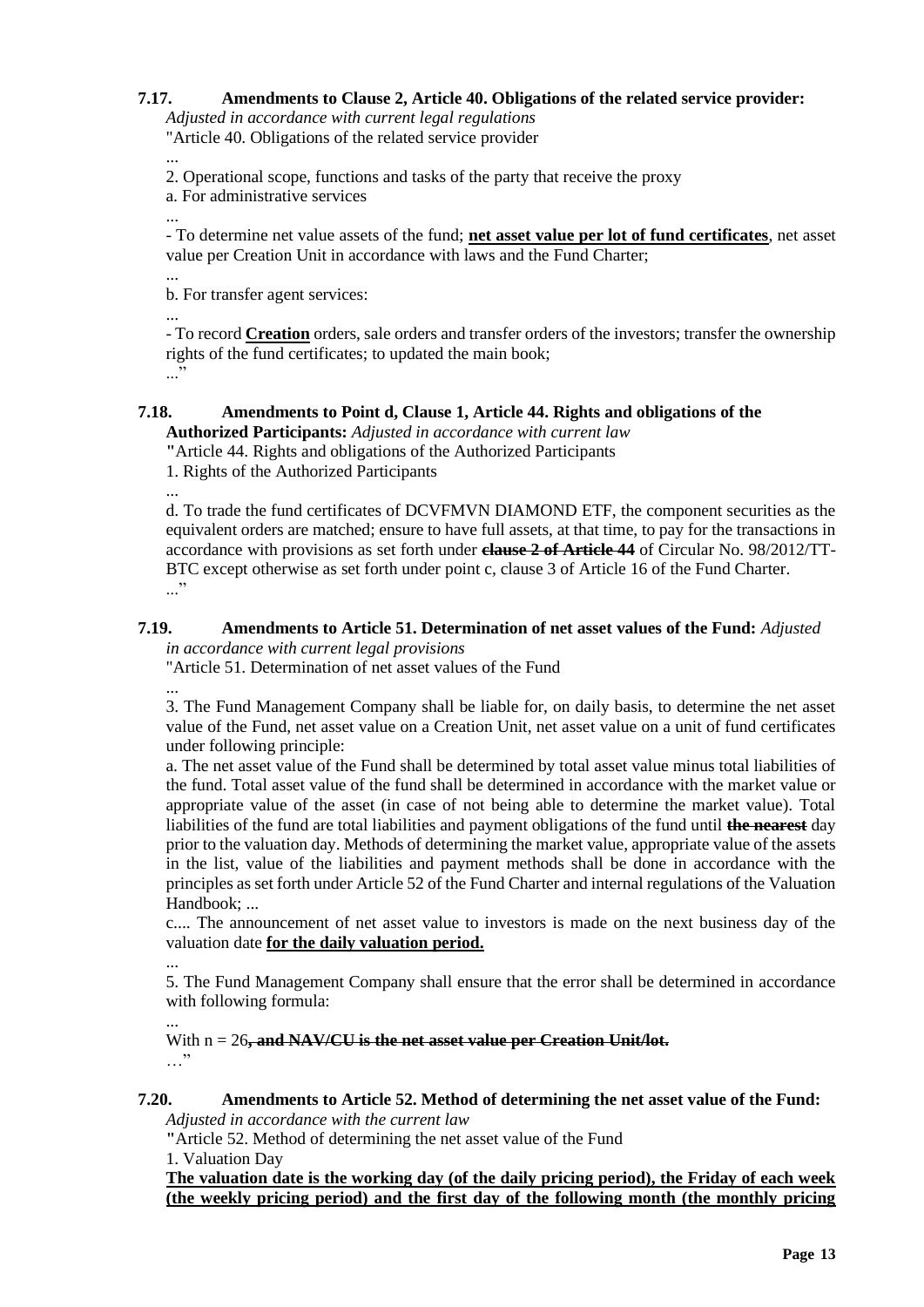**period). In case the valuation date falls on a holiday or holiday, the valuation date is the immediately following working day, except for the monthly valuation period, it is still the first day of the following month.**

**In case the fund management company changes the period for determining the net asset value of the fund, the fund management company must seek approval from the Board of Representatives before doing so.**

**The valuation date is the transaction date. The net asset value of the fund shall be determined on daily and monthly basis. In case the valuation date falls in a day-off or holiday, the valuation date shall be carried on the next working day right after. For the monthly valuation term, the valuation date shall be the first day of the next month regardless it falls in the dayoff or holiday.** 

2.Principles and methods of determining net asset value

A. Fund management company: the fund management company ensure:

...

c. The valuation items (inclusive of stocks, cash and other investment portfolios) **must be regularly compared with original documents. The disagreed portfolios must be timely handled must be comply with the Fund Charter, Prospectus and Valuation Handbook approved by the Board of Representatives.**

d. Dividends, stocks options and bonus stocks must be balanced to the assets of the fund **(except accounted in accordance with prudent principle); in accordance with applicable laws and regulations;**

e. Expenses, profits and dividends must be accounted in compliance with accrual basis up to the day prior to the valuation date **in accordance with the fixed interest rate**;

f. Taxes, charges, prices of service, and fees should need considering and changing timely in accordance with **current** regulations;

... **h. Regularly review and check the valuation processes of the investment portfolios. The checking results must be kept.**

**...** B. The Supervisory Bank

**d. The Supervisory Bank must ensure that every issue from the checking and supervision must be followed up, and appropriate resolving measures must be available taken.**

C. Methods of determining the net asset value

The net asset value (NAV) is total value of the assets by DCVFMVN DIAMOND ETF subtracts total liabilities of the fundon **prior to the valuation date.**

Total liabilities of the Fund are liabilities or payment obligations of the Fund until the nearest day prior to the valuation date. The total asset value of the fund is determined according to the market price or fair value of the assets (in the case of the unidentifiable market price or the market price having **many** unusual fluctuations as prescribed in the Dinh Manual price and approved in writing by the Fund Representative Board). **Methods of determining the value of the liabilities and payment obligations must be verified by the Supervisory Bank that they are appropriate with relevant legal provisions.**

**The Supervisory Bank will monitor the determination of the net asset price (including total assets and total liabilities) of the Fund and will also inspect and ensure the net asset value per unit of certificates. Fund is the correctness, accuracy and compliance with the provisions of the law, as stipulated in the Fund Charter.**

Net asset value of the fund  $(NAV) = Total$  assets of the fund - Total liabilities of the fund The net asset value per Creation Unit shall be the net asset value of the fund divided to total outstanding fund certificates and this shall be **rounded down to** two (02) decimal numbers.

...

**In case the appraised or evaluated assets are not correct**

**a. The Fund Management Company must notify the Supervisory Bank of the incorrect valuation of the asset as it is discovered.** 

**b. The Supervisory Bank must submit monthly, quarterly and annual reports to the State Securities Commission to summarize the incorrect valuation cases in different periods;**

D. The net asset value shall be determined in accordance with following methods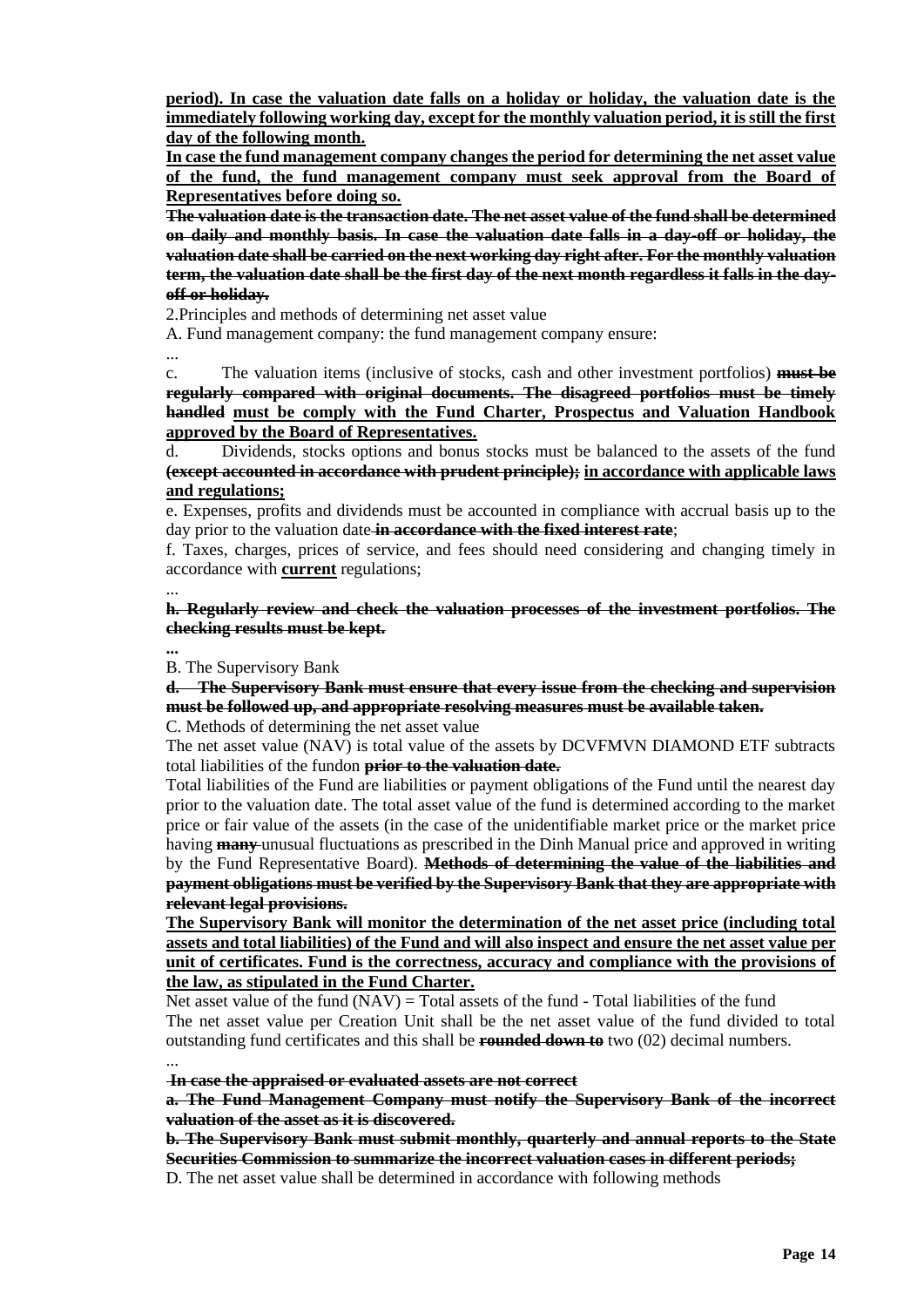| <b>STT</b>     | <b>Asset type</b>                                                                                                               | Principles of valuation of trading in the market                                                                                                                                                                                                                                                                                                                                                                                                                                                                                                                                                                                                                                                                                                                                                       |
|----------------|---------------------------------------------------------------------------------------------------------------------------------|--------------------------------------------------------------------------------------------------------------------------------------------------------------------------------------------------------------------------------------------------------------------------------------------------------------------------------------------------------------------------------------------------------------------------------------------------------------------------------------------------------------------------------------------------------------------------------------------------------------------------------------------------------------------------------------------------------------------------------------------------------------------------------------------------------|
|                | Money and cash equivalents, currency market instruments                                                                         |                                                                                                                                                                                                                                                                                                                                                                                                                                                                                                                                                                                                                                                                                                                                                                                                        |
|                |                                                                                                                                 |                                                                                                                                                                                                                                                                                                                                                                                                                                                                                                                                                                                                                                                                                                                                                                                                        |
| 2.             | <b>Foreign currency</b>                                                                                                         | The value converted into VND at the purchase rate<br>of Vietnam Foreign Trade Joint Stock Bank at the<br>day before the valuation date.                                                                                                                                                                                                                                                                                                                                                                                                                                                                                                                                                                                                                                                                |
| <u>43.</u>     | bills,<br>transferable<br>Treasury<br>certificates of deposit, and other<br>currency market instruments                         | Purchase price plus accrued interest as of the valuation<br>date and according to the instructions in the<br>Valuation Handbook approved by the Board of<br>Representatives.                                                                                                                                                                                                                                                                                                                                                                                                                                                                                                                                                                                                                           |
| $\overline{4}$ | <b>Non-interest-paying instruments</b><br>include T-bills, bonds, valuable<br>papers, and other interest-free<br>instruments    | List price on the trading system of the Stock<br>Exchange; In case there is no list price, the price<br>will be determined according to the valuation<br>method mentioned in the Valuation Handbook<br>approved by the Board of Representatives.                                                                                                                                                                                                                                                                                                                                                                                                                                                                                                                                                       |
| <b>Bonds</b>   |                                                                                                                                 |                                                                                                                                                                                                                                                                                                                                                                                                                                                                                                                                                                                                                                                                                                                                                                                                        |
| $\ddotsc$      |                                                                                                                                 |                                                                                                                                                                                                                                                                                                                                                                                                                                                                                                                                                                                                                                                                                                                                                                                                        |
| 6              | Unlisted bonds                                                                                                                  | - The average value (clean price) of successful<br>transactions at the last trading day before the<br>valuation date is based on quotes of at least three (03)<br>non-relevant quote organizations and approved by the<br>Fund's Representative Board plus accumulated<br>interest (*). Case:<br>- there are not enough quotes of at least three (03)<br>quote organizations; or<br>have sufficient quotes but have from (02) to<br>three (03) the quote organization does not<br>determine the price; or<br>the above-mentioned average price (*) has<br>unusual fluctuations according to the details<br>mentioned in the valuation handbook,<br>the bond price shall be carried out according to the<br>details mentioned in the Valuation Handbook<br>approved by the Fund's Representative Board. |
| 7              | Warrants attached to convertible<br>bonds                                                                                       | Price determined in accordance with the methods<br>approved by the Board of Representative depend on<br>specific case.                                                                                                                                                                                                                                                                                                                                                                                                                                                                                                                                                                                                                                                                                 |
| 8              | Bonds of organizations in state of<br>dissolution or bankruptcy                                                                 | The price determined by the method has been<br>approved by the Board of Representative depend on<br>specific case.                                                                                                                                                                                                                                                                                                                                                                                                                                                                                                                                                                                                                                                                                     |
|                |                                                                                                                                 |                                                                                                                                                                                                                                                                                                                                                                                                                                                                                                                                                                                                                                                                                                                                                                                                        |
| <b>Stock</b>   |                                                                                                                                 |                                                                                                                                                                                                                                                                                                                                                                                                                                                                                                                                                                                                                                                                                                                                                                                                        |
| 9.             | Shares listed on the Stock Exchange;<br>public<br>of<br>companies<br><b>Shares</b><br>registered for trading on upcom<br>system | - Closing price (or other name as prescribed by<br>regulations of the Stock Exchange) of the latest<br>transaction day prior to the valuation date;                                                                                                                                                                                                                                                                                                                                                                                                                                                                                                                                                                                                                                                    |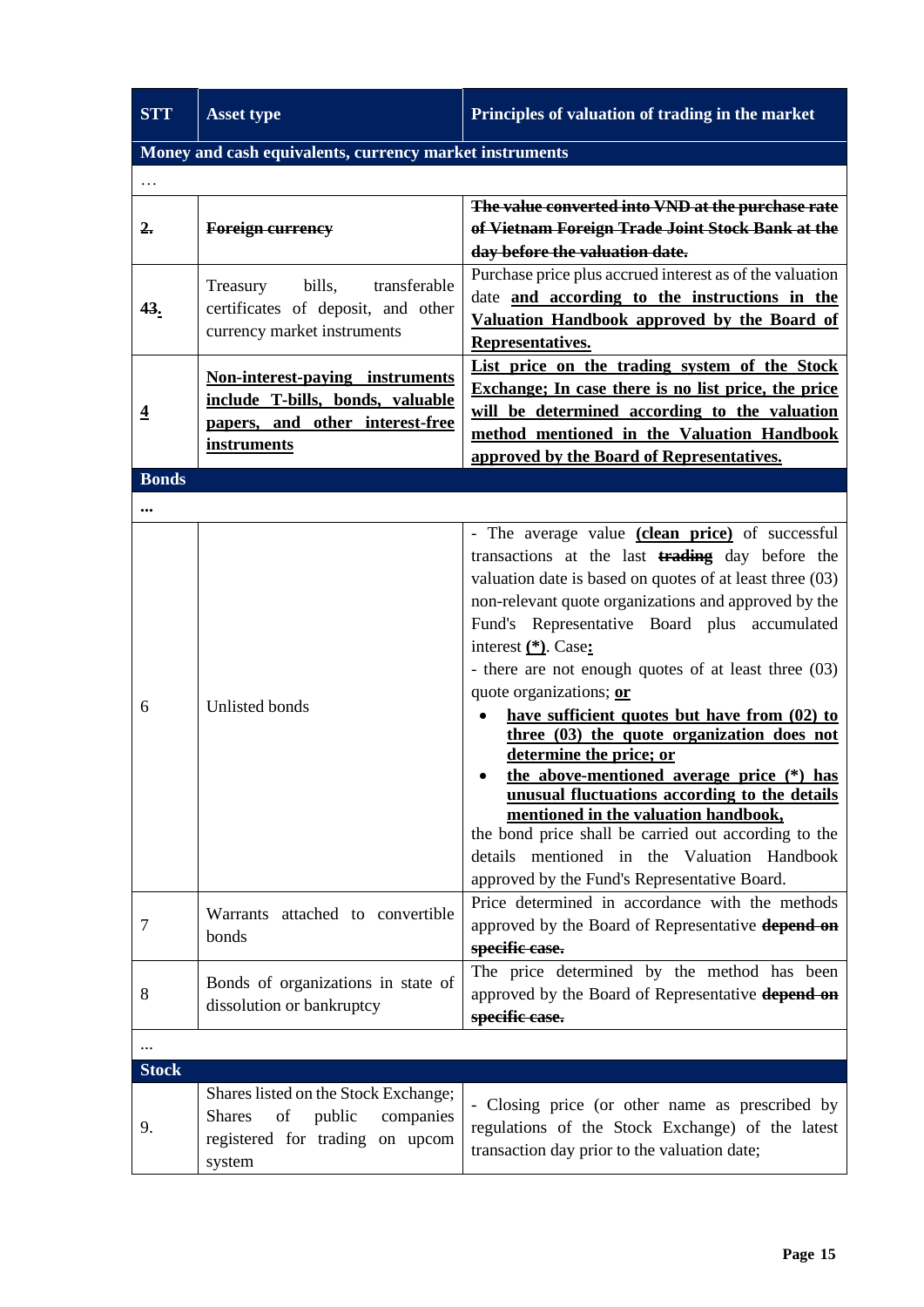|                  |                                                                          | - Where shares are not traded for more than 15 days                                                |
|------------------|--------------------------------------------------------------------------|----------------------------------------------------------------------------------------------------|
|                  |                                                                          | prior to the valuation date, shares are valued at one of                                           |
|                  |                                                                          | the following prices in the following order of priority                                            |
|                  |                                                                          | + Closing price (or other name, according to                                                       |
|                  |                                                                          | regulations of the Stock Exchange) on the latest                                                   |
|                  |                                                                          | trading date within 12 months 90 days preceding the                                                |
|                  |                                                                          | Valuation date;                                                                                    |
|                  |                                                                          | + Purchase price (cost price);<br>+ Book value;                                                    |
|                  |                                                                          | + Price determined by the method which approved by                                                 |
|                  |                                                                          | the Board of Representatives.                                                                      |
|                  |                                                                          | The value of listed shares in the process of changing                                              |
|                  |                                                                          | Stock Exchange is there closing prices on the latest                                               |
|                  |                                                                          | trading date e preceding the valuation date.                                                       |
|                  |                                                                          | Shares approved for listing but not yet trading are                                                |
|                  |                                                                          | valued as if they are initial public offering shares in                                            |
|                  |                                                                          | listing process.                                                                                   |
|                  |                                                                          |                                                                                                    |
|                  |                                                                          | Prioritizing top-down order is one of the following                                                |
|                  |                                                                          | prices:                                                                                            |
|                  |                                                                          | -80% of the liquidation value of such stock at the date                                            |
| 11.              | Shares of the organization in a state                                    | of the latest balance sheet making before the valuation                                            |
|                  | of dissolution or bankruptcy                                             | date;                                                                                              |
|                  |                                                                          | The price determined by the method has been                                                        |
|                  |                                                                          | approved by the Fund Representative Board depend                                                   |
|                  |                                                                          | on specific case                                                                                   |
|                  |                                                                          | Average price of successful transactions on                                                        |
|                  |                                                                          | the latest trading date preceding the valuation date                                               |
|                  |                                                                          | which is provided by at least three $(03)$ quotation                                               |
|                  |                                                                          | providers who are not related parties and approved by<br>the Board of Representatives of the Fund. |
|                  |                                                                          | If there are not enough three $(03)$ quotation                                                     |
|                  |                                                                          | prices provided by three (03) quotation providers who                                              |
|                  |                                                                          | are not related parties approved by the Board of                                                   |
|                  | Other shares and contributed capital<br>(including IPO shares in listing | Representatives of the Fund, shares are valued at one                                              |
|                  |                                                                          | of the following prices in the following order of                                                  |
| 12.              |                                                                          | priority:                                                                                          |
|                  | process)                                                                 | + Average price of any two (02) quotation                                                          |
|                  |                                                                          | providers, which are not related parties approved by                                               |
|                  |                                                                          | the Board of Representatives of the Fund;                                                          |
|                  |                                                                          | + Price of the latest reporting period but not <b>more</b>                                         |
|                  |                                                                          | than three $(03)$ months $90$ days prior preceding the                                             |
|                  |                                                                          | valuation date;                                                                                    |
|                  |                                                                          | + Purchasing price;                                                                                |
|                  |                                                                          | + Book value; or                                                                                   |
|                  |                                                                          | + The price determined according to the model                                                      |
|                  |                                                                          | approved by the Board of Representatives of the Fund                                               |
| <b>Fund unit</b> |                                                                          |                                                                                                    |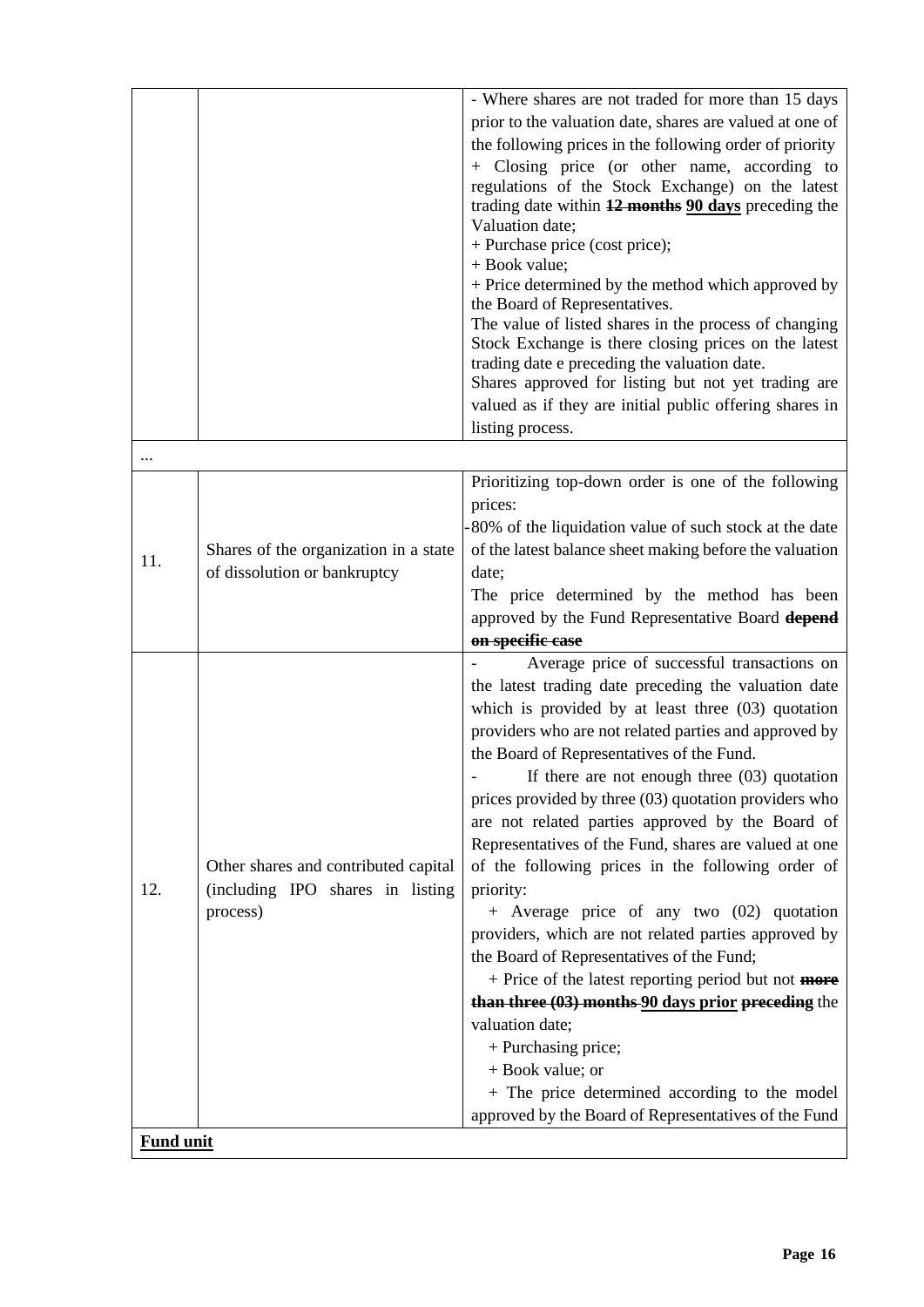| 13                  | Fund unit of listed fund                                                                                 | - Closing price (or other name according to<br>regulations of the Stock Exchange) on the latest<br>trading date preceding the valuation date;<br>- In case, shares are not traded for more than 15<br>days prior to the valuation date, shares are valued<br>at one of the following prices:<br>+ NAV of this fund unit that shall be disclosed on<br>the website of the fund management company; or<br>on the Stock Exchange; or on the SSC's website as<br>detailed in the Valuation Handbook;<br>+ Purchase price (cost price);<br>+ Price determined by the other method which<br>approved by the Board of Representatives. |
|---------------------|----------------------------------------------------------------------------------------------------------|---------------------------------------------------------------------------------------------------------------------------------------------------------------------------------------------------------------------------------------------------------------------------------------------------------------------------------------------------------------------------------------------------------------------------------------------------------------------------------------------------------------------------------------------------------------------------------------------------------------------------------|
| <u>14</u>           | <b>Fund unit of unlisted fund</b>                                                                        | NAV/unit as of the latest valuation date of that<br>unlisted fund prior to the valuation date of<br><b>DCVFMVN DIAMOND ETF</b>                                                                                                                                                                                                                                                                                                                                                                                                                                                                                                  |
|                     | <b>Derivative securities</b>                                                                             |                                                                                                                                                                                                                                                                                                                                                                                                                                                                                                                                                                                                                                 |
| 1315.               | Listed derivative securities                                                                             | Daily settlement price or other name as prescribed by<br>regulations of Stock Exchange on the latest<br>transaction date preceding the valuation date.<br>In case there is no daily settlement price or quoted<br>price on Stock Exchange at the nearest trading day<br>before the valuation date, using the price determined<br>in accordance with the methods approved by the<br>Board of Representative.                                                                                                                                                                                                                     |
| 14-16.              | Listed derivative securities without<br>transaction within more than 15<br>days up to the valuation date | Price determined by the method as approved by the<br>Board of Representatives depend on specific case                                                                                                                                                                                                                                                                                                                                                                                                                                                                                                                           |
|                     |                                                                                                          |                                                                                                                                                                                                                                                                                                                                                                                                                                                                                                                                                                                                                                 |
| <b>Other assets</b> |                                                                                                          |                                                                                                                                                                                                                                                                                                                                                                                                                                                                                                                                                                                                                                 |
| <del>16</del> 18.   | Other investable assets                                                                                  | Depending on the specific case, the price of the assets<br>will be determined according to one of the following<br>methods:<br>Field value is the average price of transactions made<br>successfully on the last trading day prior to the<br>valuation date provided by at least 02 (two) quote<br>organizations; or according to the method approved by<br>the Fund Representative Board                                                                                                                                                                                                                                       |

Notes: ...

**Valuation methods are detailed in valuation policy. In other arising situations where the valuation method cannot be determined, the detailed instructions in the Valuation Handbook approved by the Board of Representatives.**

**…"**

# **7.21. Amendments to Clause 2, Clause 3, Article 53. Income of the Fund:** *Adjusted in*

*accordance with the current law*

"Article 53. Income of the fund

The income of the fund consists of following items:

...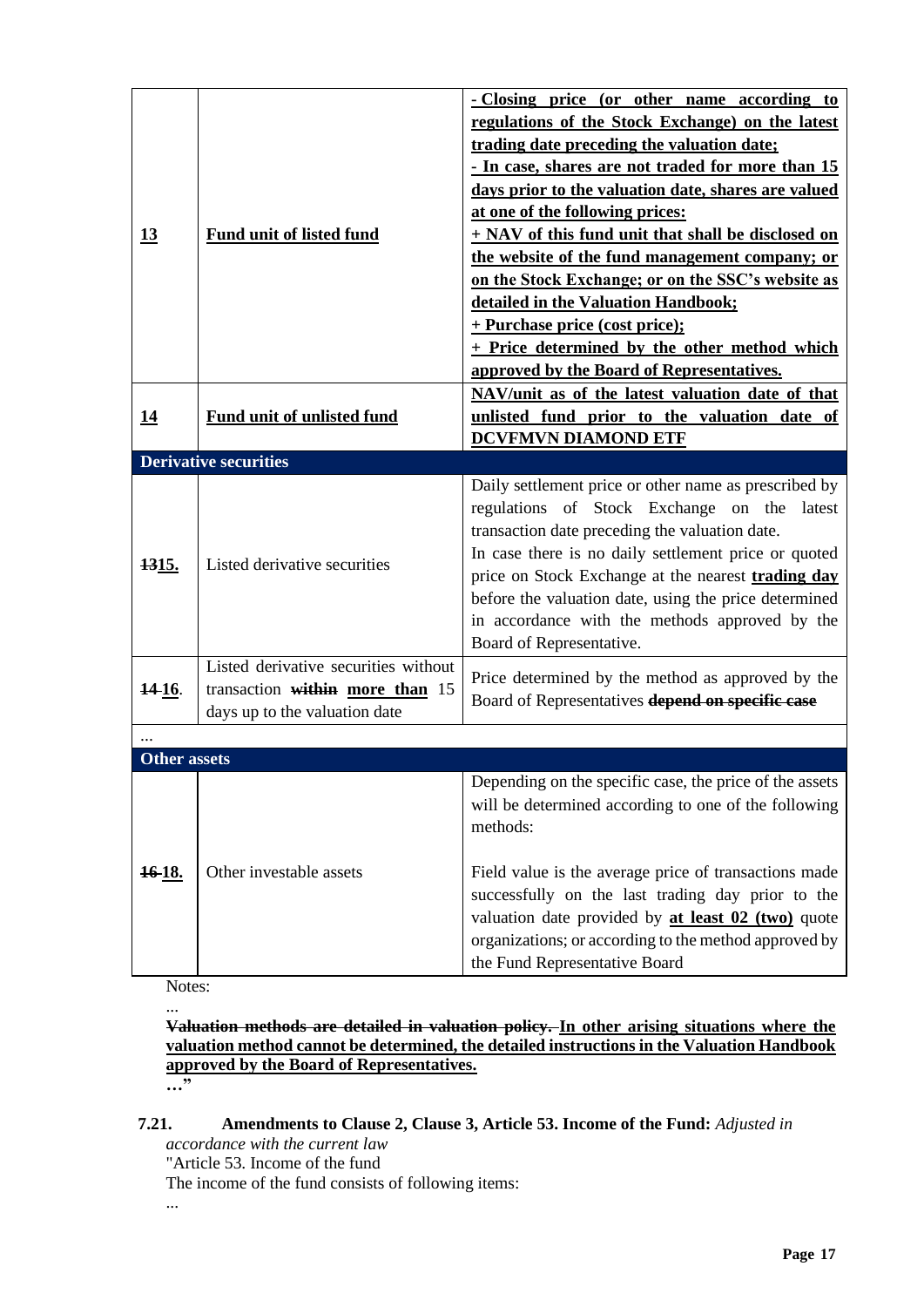- 2. Bond interest **and money market tools;**
- 3. Deposit interest, **certificate of deposit;**
- ..."

#### **7.22. Amendments to Article 55. Prices of services, Fees paid by the fund:** *Adjusted in accordance with current law*

"Article 55. Types of service prices and fees paid by the Fund 2. ...

Formula to calculate the service price of of Authorized Participants for each valuation period shall be determined as follows:

Service price of of Authorized Participants for the valuation period = percentage ratio of **0.08**% **the Service price of of Authorized Participants (year)** x NAV at the day prior to the valuation date x number of days in accordance with actual calendar of the valuation period/actual days of a year (365 or 366)

- ...
- 3. Depository and supervisory service price
- Service price of Depository and supervision shall be paid to the Supervisory and Supervisory Bank to provide the services of the Supervisory and Supervisory Bank to the Fund.
- Service price of Supervision is 0.06% NAV/year, **(The prices of service are exclusive of VAT (if applicable)). minimum of monthly this service price is 15 million VND (The prices of service are exclusive of VAT (if applicable)).**
- The maximum custody service price is 0.02% NAV/year, **the minimum custody service price (excluding VAT (if any)) monthly is VND 10 million**.
- ... - **The service price and method of payment of service prices are specified in the Contract between the Fund Management Company and the Service Provider.**
- 4. Fund management service price
	-

...

- ... - The maximum price of fund management services is 0.03% NAV/year, **the minimum monthly fund management service price (excluding VAT (if any)) is VND 15 million.**
- **The service price and method of payment of service rates are specified in the Contract between the Fund Management Company and the Service Provider. The total price of supervision, custody and monthly fund management services is 40 million**

**per month (excluding VAT (if any)."**

**The above minimum of service price is always applied.**

5. Transfer agent service price

- The **maximum service price of** transfer agency service **shall be 0.02% NAV/weighted average/year. This service price is is the price** paid by the DCVFMVN DIAMOND ETF **to the agencies that provide transfer agency services to perform the transfer agency services as prescribed in the DCVFMVN DIAMOND ETF's Charter. Transfer agency service prices are announced in the prospectus, summary prospectus, on the website of the fund management company, distribution agent or in other forms.**

**- The formula for calculating the transfer agency service price in each valuation period in a month is determined as follows:**

**Transfer agent service price for the valuation period = Monthly transfer agent service price / actual number of days of the month x actual calendar days of the valuation cycle**

**- Service price and method of service fee payment are specified in the contract between the Fund Management Company and the Transfer Agency Service Provider. In addition, the Fund shall pay the costs related to the exercise of rights for VSD as agreed in the contract.**

**The detailed service price will be agreed between the fund management company and the transfer agent service provider, and the fund management company is responsible for notifying the applicable fee when there is a change to the fund management company. The Board of Representatives of the Fund and the Bank supervise and updated it in the Fund's most recent periodic prospectus. The transfer agency service price applicable to the period immediately after the fund is granted the Certificate of Fund establishment registration will be notified by the fund management company to the Fund's Representative Board, the**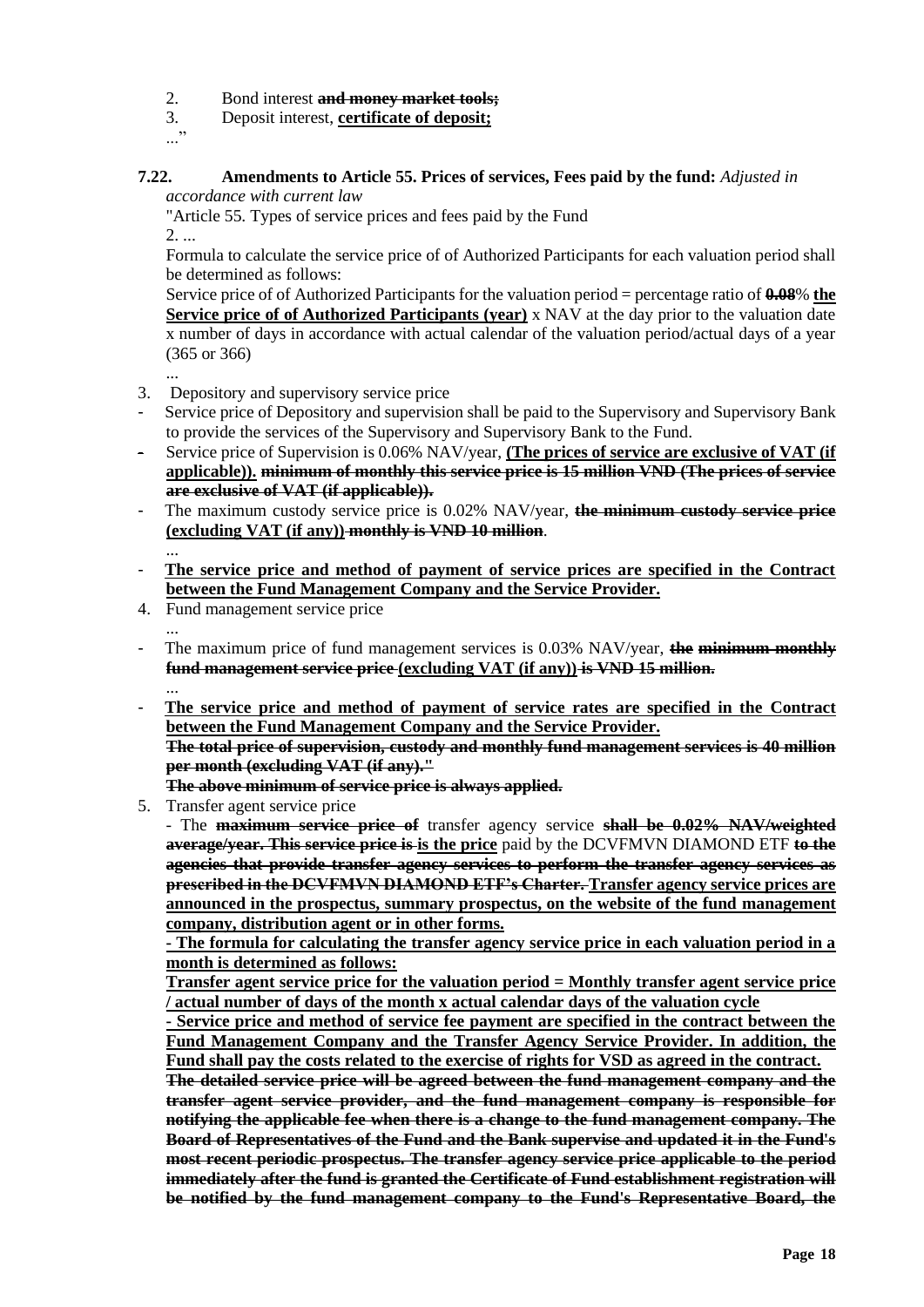**supervisory bank and updatedd on the information page. electronic information of the fund management company before the first valuation period.**

**- The minimum service price of transfer agency service shall be VND 5 million/month (The prices of service of are exclusive of VAT (if applicable))**

**- Formula for calculating of service price of transfer agency service for each valuation period in a month shall be determined as follow:** 

**The service price of transfer agency service = fixed service price level of transfer agency service of each month / number of actual days per month x number of actual calendar days of valuation period.**

**- Service price of and payment method shall be particularly specified in the Contract between the DCVFM and the transfer agency service providers.**

8. Other expenses, prices of service and fees:

... - Remuneration **and travel expenses** for the Fund's Representative Board; …"

#### **7.23. Amendments to Article 56. Expenses of the fund:** *Adjusted in accordance with current law*

"Article 56. **Operational** expenses of the fund

1. The **operational** expenses of the ETF fund shall include following costs and expenses **after tax:**

... c. Service price of depository for the fund assets and service price of supervision paid for **the supervisory bank;**

**d. Fees paid to authorized participants;**

**...**

**...**

**i.** Remuneration **and travel expenses** paid to the Fund's Representative Board;

**k.** Expenses related to the implementation of asset transactions of the fund **and other expenses as prescribed by law.**

## **l. Expenses related to the change of depository bank, supervisory bank (if any) or other service providers.**

2. Within forty-five (45) days from the end of the second and fourth quarters of each year, the Fund Management Company must publish information on the ratio of fund operating expenses on the websites of the Fund Management Company, Fund-Setting Member, Distribution Agent **after this value has been confirmed by the Supervising Bank,** ensure accuracy according to the following formula:

**Operating** cost rate  $(\%) = 100\%$ Total **operating** expenses of the Fund **in the latest 12 months** x

Average NAV **in the latest 12 months**

In case the fund has been operated under one year, the operating cost rate shall be determined as follows:  $T_{\text{total}}$  operating cost  $\approx$  365  $\times$  1000%

| <b>Operating</b> cost rate $(\%) =$ | Total operating cost x 365 x 100%                                    |
|-------------------------------------|----------------------------------------------------------------------|
|                                     | Average net asset value of the fund in the reporting period $\times$ |
|                                     | number of days of operation of the fund (from the licensing          |
|                                     | date)                                                                |

Of which, the average net asset value **in a period** of the fund **of the year** is total average net asset value of the fund calculated on the valuation days during these **period years** divided to the number of days of valuating the fund certificates during the same **period year.**

3.Fund management companies, fund-forming members, distribution agents are responsible for paying the cost of printing and issuing advertising publications, information about fund products**, excluding publications specified in Point h Clause 1 of this Article.** …"

## **7.24. Amendments to Clause 1, Article 62. Registration of the Fund Charter**: *Updated charter registration*